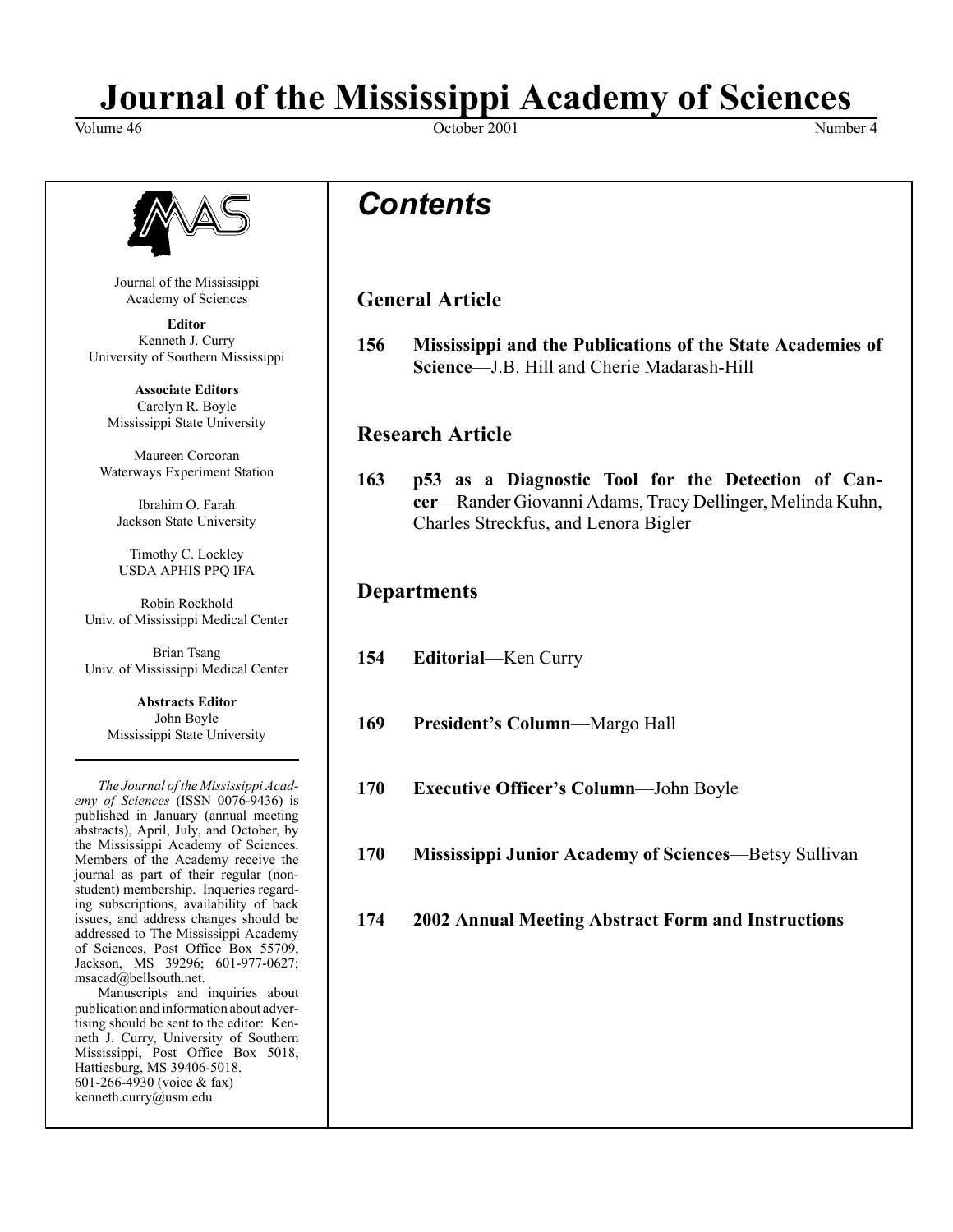#### **OFFICERS OF THE MISSISSIPPI ACADEMY OF SCIENCES**

| Clifford Ochs   |
|-----------------|
| Hamed Benghuzzi |
|                 |

#### **Editorial**

The annual meeting of the Mississippi Academy of Sciences will be held in Biloxi, Mississippi, on February  $21<sup>st</sup>$  and  $22<sup>nd</sup>$ ,  $2002$ . This issue contains the final call for abstracts which are due by November 1<sup>st</sup>. As you look through this issue of the Journal of the Mississippi Academy of Sciences two things might strike you: (1) there are only two articles and (2) one of the articles discusses the excellence of this journal compared to those of other state academies. Many of you will be active during the next month assembling abstracts for yourself and for your students. The annual meeting is an important event, especially for students, where they have an opportunity to give their first professional talk outside the home camp. I am sure that many of you would agree that one of the prime functions of a state academy is to provide a forum for young scientists.

Please consider that this journal can also provide a wonderful opportunity for your students. Many research projects, especially at the Master's level, do not generate sufficient information of sufficient impact to

be published in a national journal or the nature of the research is very local in focus. Too many of these projects end up in filing cabinets never to be seen, but the information that was generated might certainly be of use to somebody. One of the prime starting points in searching for research that is of a local or regional nature is the state academy journals. This journal is peer reviewed, which provides an excellent opportunity for young scientists seeking their first publication. They are introduced to the peer review system and can get a publication for the curriculum vitae.

The Journal of the Mississippi Academy of Sciences is published quarterly. The January issue is reserved for abstracts for the annual meeting; the other three issues (April, July, and October) carry research articles. While you in your students are busily assembling abstracts, please consider going the extra distance and writing up that research for submission to this journal. Instructions for contributors are found on the inside back cover of any issue.—Ken Curry

The Mississippi Academy of Sciences has a new address:

**Mississippi Academy of Sciences Post Office Box 55907 Jackson, MS 39296-5907**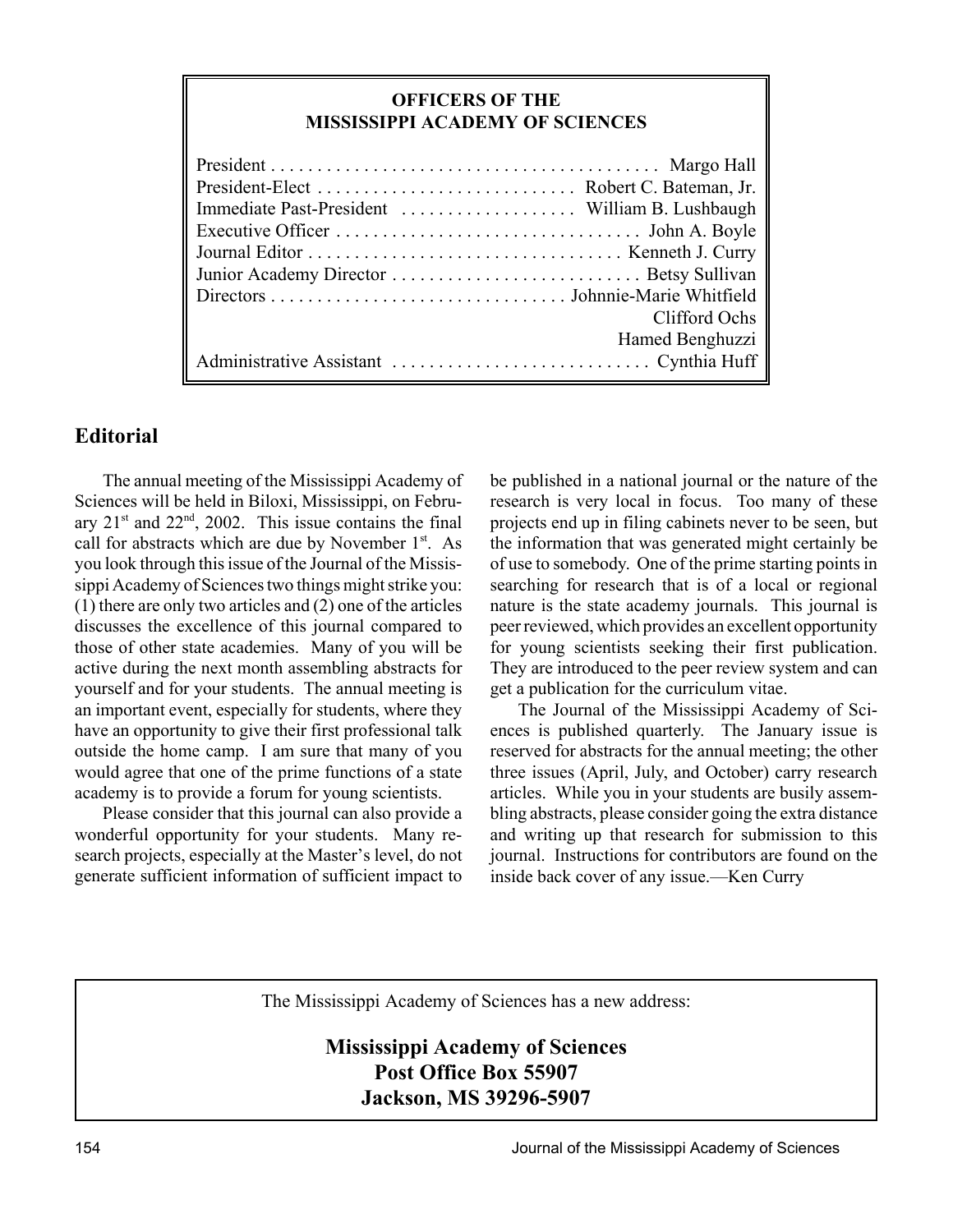[insert Ohause advertisment here.]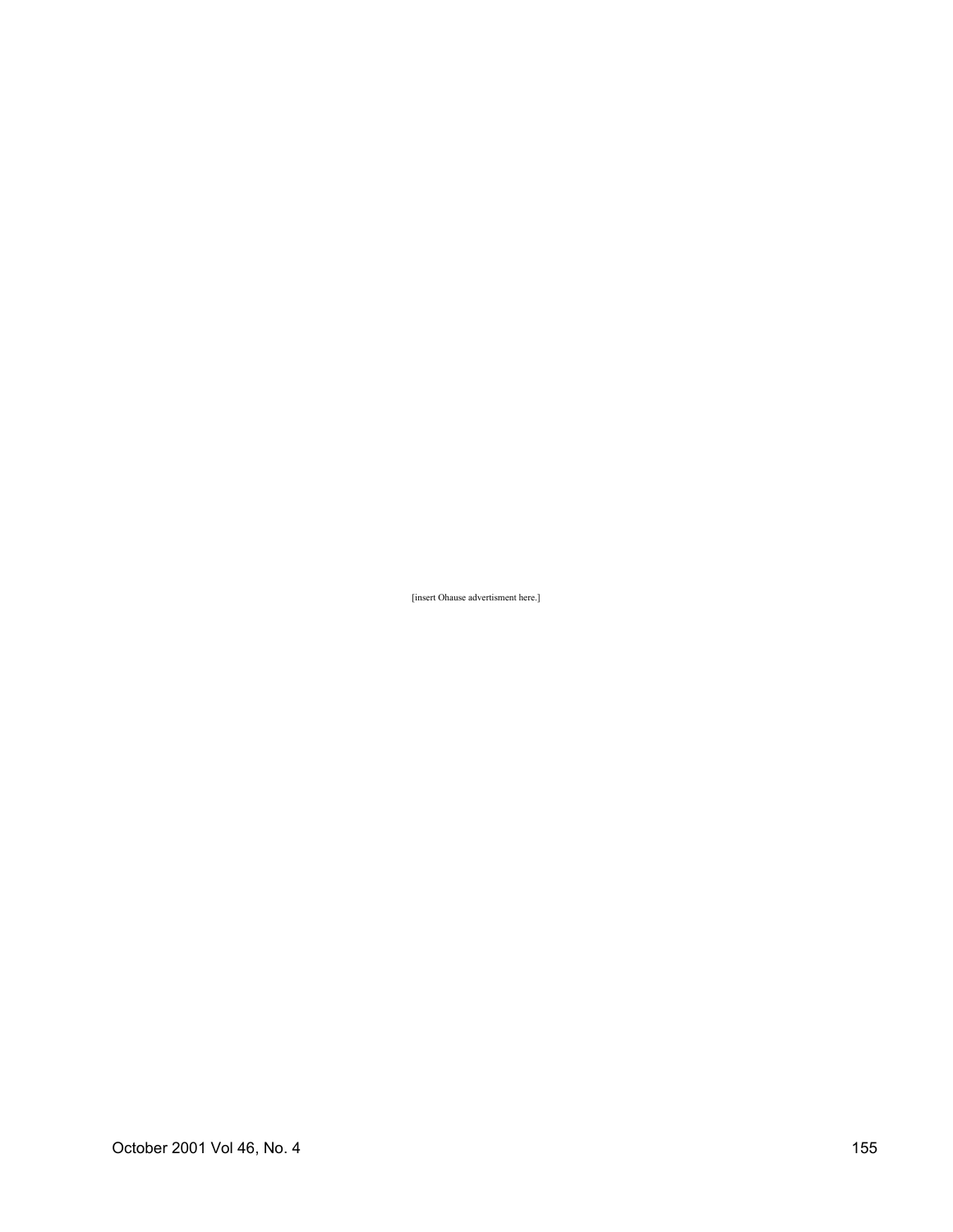#### **Mississippi and the Publications of the State Academies of Science**

 $J.B. Hill<sup>1</sup>$  and Cherie Madarash-Hill

Southeastern Louisiana University, Hammond, LA 70402, and University of Akron, Akron, OH 44325

Throughout their history, state academies of science have promoted and disseminated local and regional scientific research through the publication of refereed journals and conference proceedings. Since 1939, the Mississippi Academy of Sciences has published a journal featuring its members' research. Over the years, the *Journal of the Mississippi Academy of Sciences* has received inconsistent indexing, but today it is comprehensively indexed by three indexing/abstracting sources and is available to more researchers though the Academy's early adoption of electronic distribution. A few other state academies of science have also moved to electronic publication and distribution, but most have been slow to make the transition to the new medium.

During 1997 and 1998, we conducted an examination of the publications of the state academies of science. Since the publication of that study (Hill  $\&$ Madarash-Hill, 2000), the publishing landscape has changed significantly. Virtually all major non-profit and for-profit publishers have added electronic publication as an increasingly important method of delivering their content.

For-profit publishers have been quick to adopt electronic publication to supplement and protect the revenue that they derive from their print publications. The large professional societies have followed suit. Initially, the emphasis of the major publishers was on creating electronic versions of existing publications. Gradually, publishers have also begun creating electronic-only publications. The relative ease of creating and distributing electronic journals has prompted universities, academicians and smaller societies to create new scholarly electronic journals. Organizations such as the International Consortium for the Advancement of Academic Publication (ICAAP) have attempted to promote the creation and distribution of free or inexpensive scholarly publications.

In addition to creating electronic journals, the large for-profit and non-profit publishers have begun bundling their electronic journals into subject specific or publisher specific e-journal packages (e.g.,

ACM Digital Library or Academic Press' Ideal). Other database producers (e.g., Gale or Ebsco) have begun purchasing titles from a variety of publishers and professional societies and including the full text of the articles in their databases.

Given the increasing importance of electronic publication, it seems natural that the state academies of science would incorporate electronic publication and distribution into their publishing activities. At the time of our original study, the Mississippi Academy of Sciences was one of only three state academies of science that had begun making publications available on the Web. The *Journal of the Mississippi Academy of Sciences* was the only peer-reviewed state academy of science journal that was available in its entirety on the Web.

It would be expected that more academies of science would follow Mississippi's lead and make issues available online (either free or by subscription). To see if this has happened, we decided to revisit the publications of the state academies of science, as well as examine the *Journal of the Mississippi Academy of Sciences* in more detail.

<sup>&</sup>lt;sup>1</sup>Author for correspondence.

Some information in this article also appears in "Electronic Publications of the State Academies of Science," Michigan Academician 2001 33(2):205–208.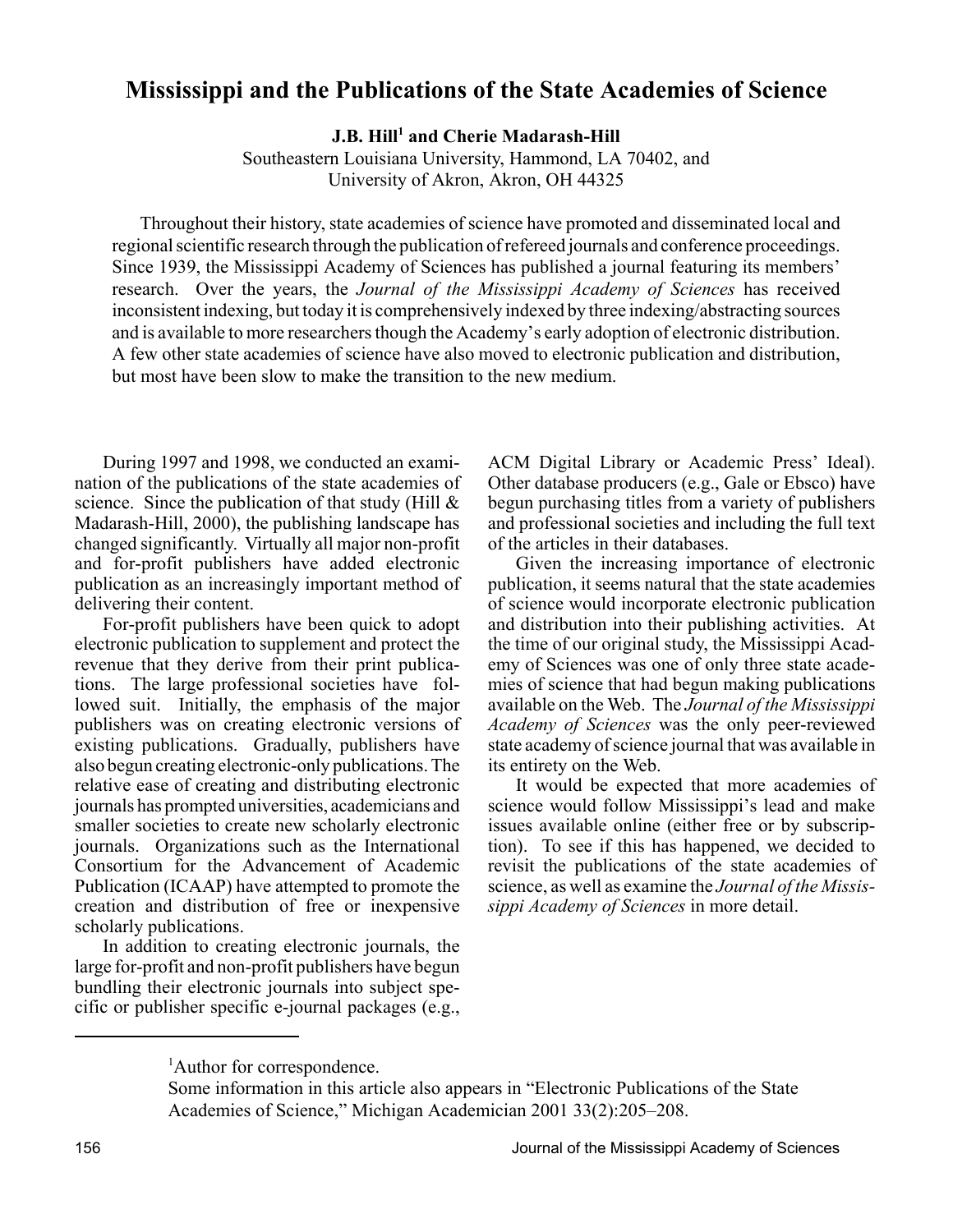#### PUBLICATIONS OF THE STATE ACADEMIES OF SCIENCE

The great majority of state academies of science have been slow to migrate to the Web and electronic publication. Currently, almost all state academies have their own Web pages, although the URL's are not always stable due to changes in host sites and Webmasters. Some state academies (like Mississippi) have established independent domain names (e.g., http://www.msacad.org/). This has lead to greater stability and a stronger Web presence. Links to the Web pages of most of the state academies of science are available at the AcadSci Web site (http://www.acadsci.com/journals.htm).

While almost all academies have some presence on the Web, the availability of electronic content has been limited. Many academies do offer table of contents and abstracts on their Web pages. Academies offering table of contents of their publications include Arizona-Nevada (1987 to present), Arkansas (1941 to present), Georgia (1999 to present), Illinois (with abstracts, 1993 to present), Iowa (with abstracts, 1998 to present), Kansas (with abstracts, 1992 to present), Missouri (1997 only), New Mexico (special issues only), Ohio (with abstracts, 1997 to present), Oklahoma (1921 to present), Pennsylvania (1996 to present), Tennessee (1996 to present) and Texas (1998 to present). Some academies offer an index to their publications; these include California, New York and Michigan.

Currently, the only academies that have the full text of articles available via the Internet are California, Kansas, Mississippi, North Dakota and Oklahoma. Academy titles with some full text online are *California Wild, Transactions of the Kansas Academy of Science*, *Journal of the Mississippi Academy of Sciences*, *Proceedings of the North Dakota Academy of Science* and *Proceedings of the Oklahoma Academy of Science.*

*California Wild* (http://www.calacademy.org /calwild/) is a general-interest science and natural history magazine. The full text of issues is available from 1996 to present. In addition to the full text of articles, the Web site offers a searchable index that contains entries for approximately 2000 articles published from 1948 to present in *California Wild* (and its predecessor, *Pacific Discovery*).

The Kansas Academy of Science provides limited full text from its *Transactions of the Kansas Academy of Science* (http://www.emporia.edu /kas/

transact.htm). The Academy's Web site provides table of contents and abstracts from 1992 to the present. Full text is available for only a few recent articles (7 articles in 1997 and 1 article in 1998).

The Mississippi Academy of Sciences provides the complete full text of the *Journal of the Mississippi Academy of Sciences* (http://www.msacad.org/) from 1997 to present. The 1997 issues and most of the 1998 issues are available in both HTML and PDF; the remaining issues are available in PDF.

The North Dakota Academy of Science provides the full text of the 1997 *Proceedings of the North Dakota Academy of Science* (http://www.online. masu.nodak.edu/divisions/hssdiv/meartz/ndas /mailings.htm) at its Web site. The 1998 *Proceedings* is not available at the Web site but is available to be downloaded by Academy members.

Of the state academies of science, the Oklahoma Academy of Science has the most years of its publication on the Web. The full text of the *Proceedings of the Oklahoma Academy of Science* (http://digital. library.okstate.edu/oas/) is available in both PDF and HTML format from volume 56, 1976 to present. Table of contents are available from volume 1, 1921 to volume 55, 1975. In partnership with the Oklahoma Academy of Science, the Oklahoma State University Library Digitizing Center plans to continue digitizing past, present and future volumes of the proceedings and make the volumes freely available on the Web. This digitization project, outlined by Anderson (in press), may serve as a model for future digitization and preservation of state academies of science research.

In addition to delivering e-journals directly (as individual subscriptions or as part of e-journal packages), journal publishers are signing agreements with aggregators (e.g., Ebsco and Gale) to make the full text of their articles available in aggregator databases. Aggregator databases vary greatly in size, origin, scope, and price, but they all do one thing: they aggregate or collect electronic publications into unique, identifiable and searchable databases.

Five state academies of science have reached agreements with one of the major multi-disciplinary aggregators, the Gale Group, to provide the full text of articles to Gale's Expanded Academic ASAP and InfoTrac OneFile. State academies of science titles that are included in these databases (from 2000 to present) are *Journal of the Colorado-Wyoming Academy of Science*, *Journal of the Mississippi Academy of Sciences*, *Michigan Academician*, *New*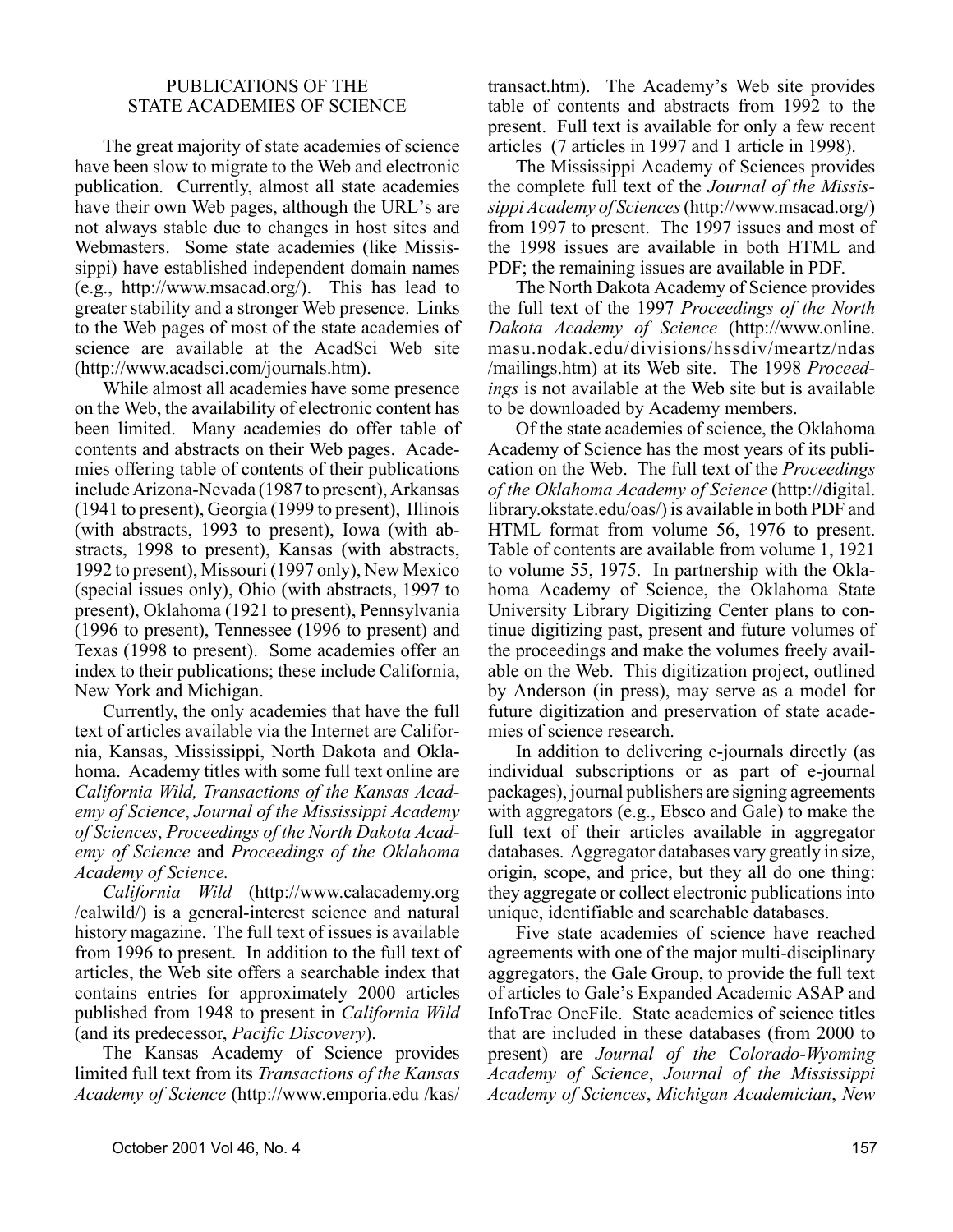*Mexico Journal of Science*, and *Ohio Journal of Science*.

Expanded Academic ASAP and InfoTrac One-File are two of the most widely available multidisciplinary aggregator databases, so the availability of full text through these databases greatly improves the indexing and full text accessibility of these academies' publications in academic libraries across the United States.

#### JOURNAL OF THE MISSISSIPPI ACADEMY OF SCIENCES

The early history of the Mississippi Academy of Sciences as well as the *Journal* has been chronicled by Robert Bailey in a detailed article that appeared as a supplement to the *Journal of the Mississippi Academy of Science*s (1993). According to Bailey, The Mississippi Academy of Sciences began with an informal meeting of eight scientists in 1929 and convened its first official meeting in 1930. At the 1939 meeting, the Academy decided to create an annual publication that would include the proceedings of the annual meeting as well as publish members' research. Although the *Journal of the Mississippi Academy of Sciences* was intended to be an annual publication, it was published irregularly during its first 35 years. It was not until volume 19, 1973-1974 that the *Journal* began to be published each year. The annual publication included refereed papers. Abstracts of the annual meeting papers were published as a supplement. Beginning in 1991, the frequency of publication was increased to approximately three times per year. Since 1996, the *Journal* has been published quarterly with three regular issues and one meeting abstracts issue.

The title of the *Journal* has experienced some minor changes over the years. In 1948, the title was changed from the *Journal of the Mississippi Academy of Science* to the *Journal of the Mississippi Academy of Sciences, Inc.* to reflect the Academy's change in name. In 1949, the title was shortened to *Journal of the Mississippi Academy of Sciences*. A more significant change occurred in 1991. Beginning with volume 36, no.2 1991, "Science in Mississippi" was added to the cover. This addition coincided with other significant changes in the journal. The decision was made to publish the journal three or four times per year and to include articles that would appeal to the general science interests of its members as well as non-scientists. In addition to publishing original research, the new *Journal* had a glossier look with pictures, academy news and columns.

Initially submissions dropped and there was confusion over the title of the journal. In a "Letters to the Editor" column (1991), it was explained that "the addition of the title Science in Mississippi was not meant to be a complete change in the name of this publication" and that "the *Journal* should still be officially called the *Journal of the Mississippi Academy of Sciences*." Nevertheless, libraries generally treated it as a "title change" and cataloged the journal as *Science in Mississippi: the Journal of the Mississippi Academy of Sciences*, using *Journal of the Mississippi Academy of Sciences* as an alternate title. Today many libraries have the journal cataloged and possibly shelved under the title *Science in Mississippi*.

Indexes and databases that index the *Journal* continue to use the title *Journal of the Mississippi Academy of Sciences* or the abbreviated title *J Miss Acad Sci*. Like all state academies of science journals, the *Journal of the Mississippi Academy of Sciences* has received uneven indexing over the years. Due to the multi-disciplinary nature of the state academies of science journals, most indexing sources index the journals selectively. Only those articles with subjects relevant to the index are included. This is a reasonable practice, as a geology database such as GeoRef should index only articles that are relevant to the study of geology and ignore the others. However, this lack of comprehensive indexing has caused articles to vary greatly in the amount of indexing that they have received.

Selective indexing makes it difficult to determine the level of indexing of state academies of science publications. Only a few articles may be indexed by the most subject specific indexes and there may be a few years between articles that are indexed. In our original study we considered a state academy of science title to be indexed by an index or database if there was a citation to any article published in the 1990's. Based on that criteria, we found that the *Journal of the Mississippi Academy of Sciences* was indexed in 1998 by 8 indexing sources: AGRICOLA, CAB International databases, Chemical Abstracts, GeoRef, Fisheries Review, State Academies of Science Abstracts, Wildlife Review and Zoological Record. CAB International was treated as one source, even though it includes over 40 different indexes.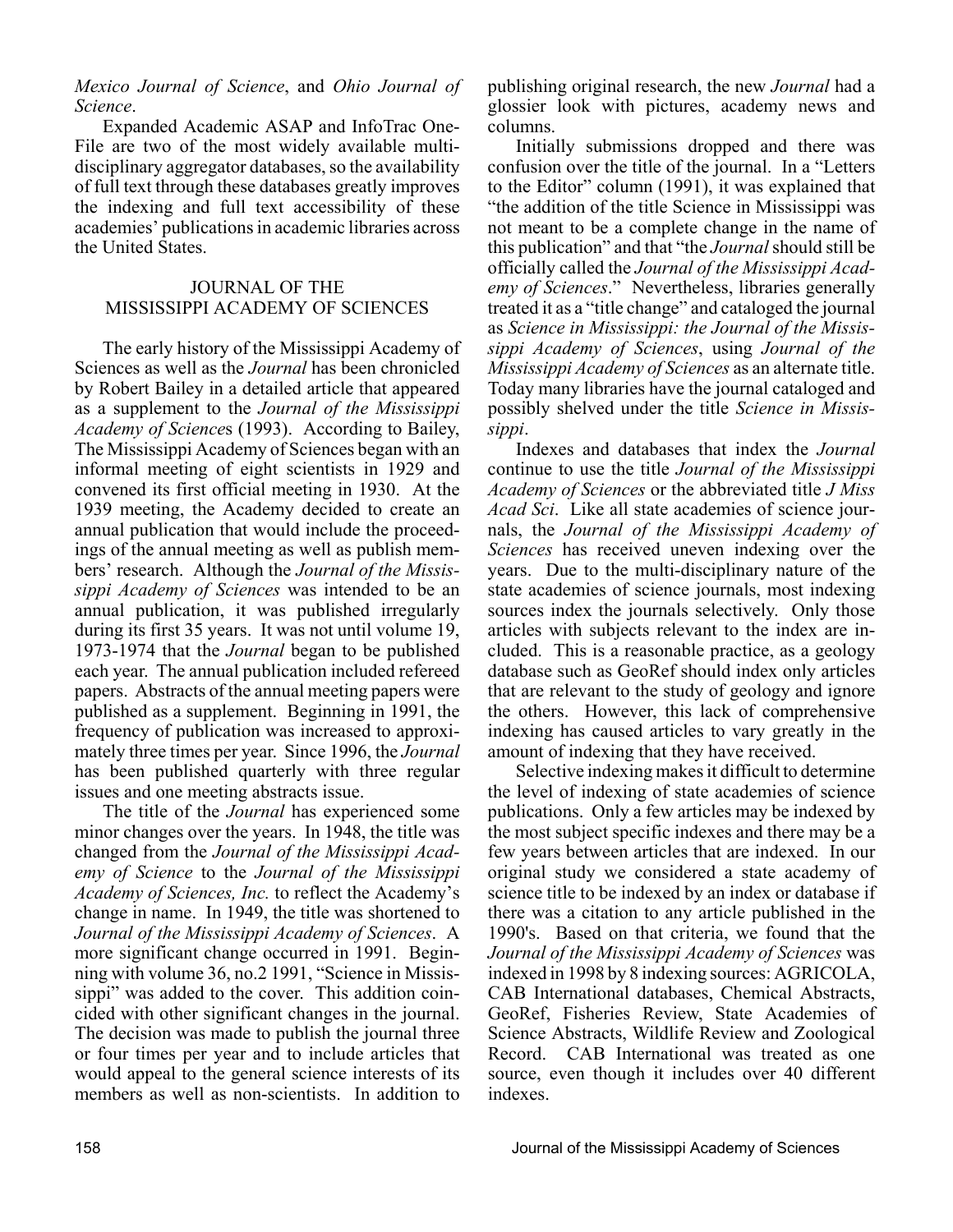Based on our recent reexamination of leading indexes and databases, it appears that the *Journal of the Mississippi Academy of Sciences* is currently indexed comprehensively by State Academies of Science Abstracts, Expanded Academic ASAP and InfoTrac OneFile. The *Journal* is indexed selectively (but consistently) by CAB International databases, GeoRef, ProceedingsFirst and Zoological Record. Additional indexes and databases have indexed the *Journal* selectively in the past and may continue to include citations and abstracts from the journal in future years. Details of this indexing follow.

#### STATE ACADEMIES OF SCIENCE ABSTRACTS

State Academies of Science Abstracts (SASA) provides the most comprehensive indexing coverage of the *Journal of the Mississippi Academy of Sciences* and most of the other publications of the state academies of science. SASA completely indexes all full-length papers and proceedings abstracts published in the publications of 40 state academies of science. The database's coverage of the *Journal of the Mississippi Academy of Sciences* includes every article and abstract published since 1985.

#### EXPANDED ACADEMIC ASAP AND INFOTRAC ONEFILE

Expanded Academic ASAP and InfoTrac One-File are multi-disciplinary databases produced by the Gale Group that index, abstract and provide some full text for scholarly, popular and trade serials. A recent study of the non-medical scientific content of multi-disciplinary aggregator databases found that Expanded Academic ASAP currently indexes 551 science and technology titles, provides full text from 261 of these titles and page images from 148 (Hill, 2001). Since InfoTrac OneFile includes the content of a number of Gale databases (including Expanded Academic ASAP and Health Reference Center), it contains a wider coverage of science titles (especially in the medical/health sciences) than Expanded Academic ASAP.

Expanded Academic ASAP and InfoTrac One-File provide indexing and full text for articles published in the *Journal of the Mississippi Academy of Sciences* from January 2000 to present. The databases contain articles in both HTML and PDF, but

graphics (i.e., tables, figures and photos) may be omitted for some articles.

Expanded Academic ASAP and InfoTrac OneFile appear to be providing full text for all of the *Journal*'s articles, including the meeting abstracts in January's "Abstracts Issue." However, the Gale databases differ from State Academies of Science Abstracts in the treatment of the Academy's meeting abstracts. SASA provides a separate record for each meeting abstract, in effect treating each abstract the same as an article. Gale does not create a separate record for each abstract; rather, it provides records for the meetings' broad subject divisions, such as "Geography and Geology." While the abstracts are available, they are a bit less accessible, as users are required to conduct a full-text search of the database in order to locate the individual meeting papers.

Despite the broad treatment of the meeting abstracts and the absence of graphics from some articles, the availability of the full text of the *Journal of the Mississippi Academy of Sciences* articles through Expanded Academic ASAP and InfoTrac OneFile greatly increases the availability of the *Journal* to researchers at universities across the United States.

#### CAB INTERNATIONAL

CAB International, having begun as the British Commonwealth Agricultural Bureaux, is now an international, non-profit organization that (among other things) produces two major agricultural/biological science databases, CAB Abstracts and CAB Health, as well as more than 40 subjectspecific abstracting journals.

CAB Abstracts is a bibliographic database with over three million citations and abstracts from 1973 to the present. The database indexes the literature in the fields of agriculture, forestry, human health and nutrition, animal health and natural resources. CAB Health is a smaller database with approximately 700,000 records from 1973 to the present. The database indexes the literature dealing with human nutrition, parasitic, communicable and tropical diseases and medicinal plants.

In addition to producing the two larger CAB databases, CAB International also produces more than 40 subject-specific print and electronic abstracting publications. The content of these publications are derived from the larger CAB databases. These publications include: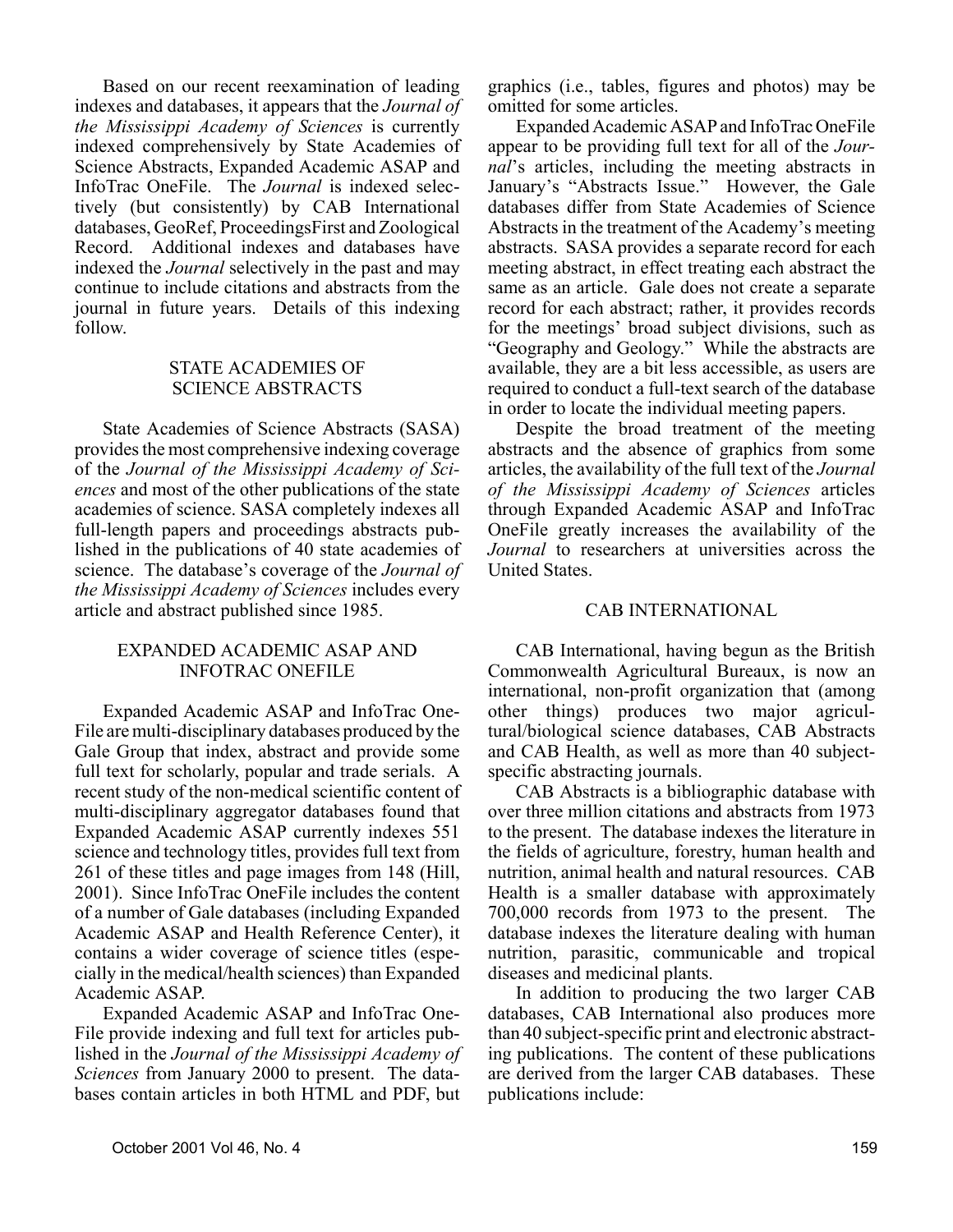*Abstracts on Hygiene and Communicable Diseases Agricultural Engineering Abstracts Agroforestry Abstracts Animal Breeding Abstracts Crop Physiology Abstracts Dairy Science Abstracts Field Crop Abstracts Forestry Abstracts Forest Products Abstracts Grasslands and Forage Abstracts Helminthological Abstracts Horticultural Abstracts Index Veterinarius Irrigation and Drainage Abstracts Leisure, Recreation and Tourism Abstracts Maize Abstracts Nematological Abstracts Nutrition Abstracts and Reviews - Series A: Human and Experimental Nutrition Abstracts and Reviews - Series B: Livestock Feeds and Feeding Ornamental Horticulture Plant Breeding Abstracts Plant Genetic Resources Abstracts Plant Growth Regulator Abstracts Potato Abstracts Poultry Abstracts Protozoological Abstracts Review of Agricultural Entomology Review of Aromatic and Medicinal Plants Review of Medical and Veterinary Entomology Review of Medical and Veterinary Mycology Review of Plant Pathology Rice Abstracts Rural Development Abstracts Seed Abstracts Soils and Fertilizers Soyabean Abstracts Sugar Industry Abstracts Tropical Diseases Bulletin Veterinary Bulletin Weed Abstracts Wheat, Barley and Triticale Abstracts World Agricultural Economics and Rural Sociology Abstracts.*

CAB International routinely scans over 7000 scientific titles, including the *Journal of the Mississippi Academy of Sciences,* for possible inclusion in CAB Abstracts, Cab Health and the subject specific abstracting publications. As a result, articles from the *Journal of the Mississippi Academy of Sciences*

may be indexed and abstracted in any of the more than 40 CAB International abstracting sources. An examination of CAB Abstracts indicates that 72 articles from the *Journal* have been indexed since 1971 with the most recent article being indexed in 2000.

#### GEOREF

Produced by the American Geological Institute, GeoRef provides comprehensive coverage of geology and geophysics literature. The database corresponds to the print publications: *Bibliography and Index of North American Geology*, *Bibliography of Theses in Geology*, *Bibliography and Index of Geology Exclusive of North America*, *Bibliography and Index of Geology* and *Geophysical Abstracts*. The database includes citations to articles from the *Journal of the Mississippi Academy of Sciences* and over 3,500 additional journals as well as books, book chapters, conference papers, government publications, theses, dissertations, reports and maps.

An examination of GeoRef indicates that 336 articles from the *Journal of the Mississippi Academy of Sciences* have been indexed since 1939. The most recent article to be indexed was published in 2000.

#### PROCEEDINGSFIRST

ProceedingsFirst is a database produced by OCLC that provides citations of every congress, symposium, conference, exposition, workshop and meeting received at The British Library from 1993 to present. Each record in the database contains a list of the papers presented at each conference.

Individual papers are not indexed, but ProceedingsFirst does contain a record for each annual meeting of the Mississippi Academy of Sciences from 1994 to 2001.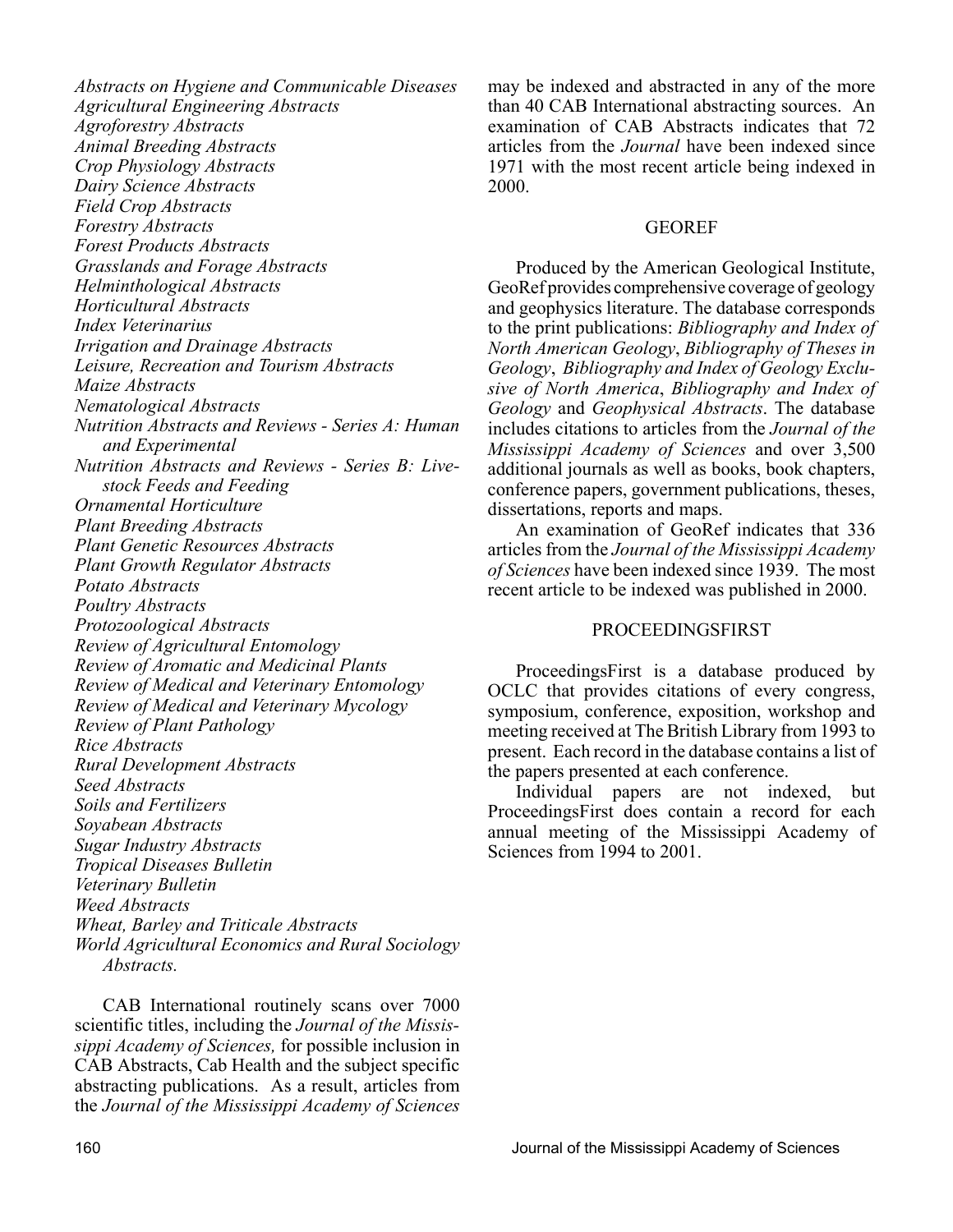#### ZOOLOGICAL RECORD

As the premier zoology database, Zoological Record provides international coverage of zoological literature with particular emphasis on systematic/taxonomic information. Coverage is from 1870 to present in the print index. The online version covers 1978 to present. BIOSIS, the producer of Zoological Record, routinely scans over 4,500 titles, including the *Journal of the Mississippi Academy of Sciences*.

An examination of the online version of Zoological Record indicates the 90 articles have been indexed from 1978 to 2001. An undetermined number of pre-1978 articles have also been indexed in the print version of the index.

#### OTHER INDEXES AND DATABASES

Several other indexing/abstracting sources have indexed the *Journal of the Mississippi Academy of Sciences* in past years but have not indexed any recent articles from the journal. These indexes/databases include AGRICOLA, BIOSIS, Chemical Abstracts, Fish and Fisheries Worldwide and Wildlife Worldwide.

AGRICOLA is a bibliographic database created by the USDA National Agricultural Library and contains citations to agricultural literature. AGRI-COLA indexed 72 articles published in the *Journal of the Mississippi Academy of Sciences* between 1970 and 1993. Unfortunately, AGRICOLA appears to have discontinued indexing the *Journal* and a number of other state academies of science journals in the mid 1990's.

BIOSIS Previews is a comprehensive biology database that consists of *Biological Abstracts* (which contains references to journal articles) and *Biological Abstracts/RRM* (which contains references to conference proceedings). *Biological Abstracts* (BIOSIS) currently indexes and abstracts over 5000 journals. Between 1972 and 1981, BIOSIS Previews indexed 588 articles and meeting abstracts published in the *Journal of the Mississippi Academy of Sciences*.

Chemical Abstracts is the most comprehensive database of chemical literature with 16 million abstracts from more than 8,000 journals, patents, technical reports, books, conference proceedings, and dissertations. Between 1960 and 1990, Chemical Abstracts indexed 171 articles and abstracts from the *Journal of the Mississippi Academy of Sciences*.

Fish and Fisheries Worldwide indexed 112 articles/abstracts from 1975 to 1994 and Wildlife Worldwide indexed 59 articles from 1971 to 1994. Both of these databases are produced by the South African National Inquiry Services Centre (NISC) and contain citations from the former U.S. government publications, *Wildlife Review* and *Fisheries Review*. These publications were produced by the U.S. National Biological Service until 1995. NISC discontinued indexing the *Journal of the Mississippi Academy of Sciences* and other state academies of science journals when NISC took over publication of the indexes.

Other indexing sources that have been identified as having indexed a few articles over the years; these include Aerospace Abstracts (1 article), *Mathematical Reviews/*MathSciNet (2 articles), PASCAL (11 articles), TULSA/Petroleum Abstracts (1 article) and Water Resources Abstracts (2 articles).

As all publications of the state academies of science, the *Journal of the Mississippi Academy of Sciences* has been unevenly indexed over the years. However, with its inclusion in State Academy of Science Abstracts, Expanded Academic ASAP and InfoTrac OneFile, the *Journal* is currently being comprehensively indexed for the first time. The availability of the full text of the *Journal*'s articles in Expanded Academic ASAP and InfoTrac OneFile further helps to distribute Mississippi research beyond the membership of the Academy.

#### **CONCLUSION**

There has not been a great deal of change in the publications of the state academies of science during the past three years. Very few are following the lead set by the *Journal of the Mississippi Academy of Sciences* in making their issues available electronically and thus making their articles more easily accessible to researchers.

In the past few years, the *Journal of the Mississippi Academy of Sciences* has greatly improved its accessibility through the addition of comprehensive indexing by State Academies of Science Abstracts, comprehensive indexing and provision of full text by Expanded Academic ASAP and InfoTrac OneFile and provision of journal issues on the Academy's Web site. The future challenge will be to continue to expand access to the academy members' research by increasing indexing by major indexes and pursuing contracts with additional journal aggregators for the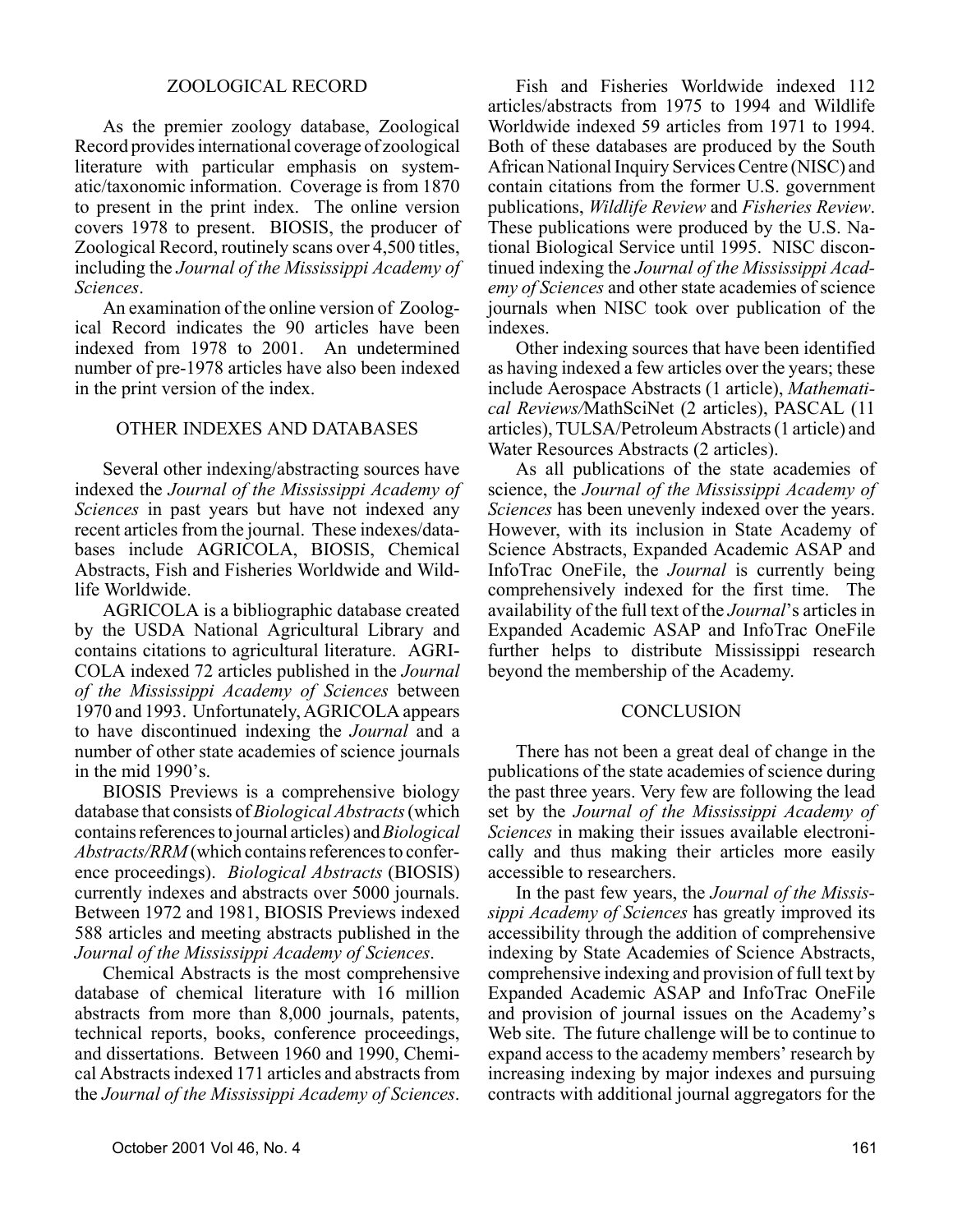provision of electronic versions of the journal.

#### LITERATURE CITED

- Anderson C. 2001. Digitizing scientific articles: special challenges. Science and Technology Libraries. In press.
- Bailey, R.J. 1993. History of the Mississippi Academy of Sciences: its first fifty years. Journal of the Mississippi Academy of Sciences 38 (2) Supplement:1–46.
- Hill, J.B. 2001. Aggregated science: an examination of three multi-disciplinary databases. Issues in Science and Technology Librarianship 29. [Online]. Available: http://www.istl.org/01-spring/ [May 18, 2001].
- Hill, J.B. and C. Madarash-Hill. 2000. Publications of the state academies of science. Science and Technology Libraries 19(1):21–37.
- Tiftickjian, J. 1991. Letters to the editor. Journal of the Mississippi Academy of Sciences 36 (3):6.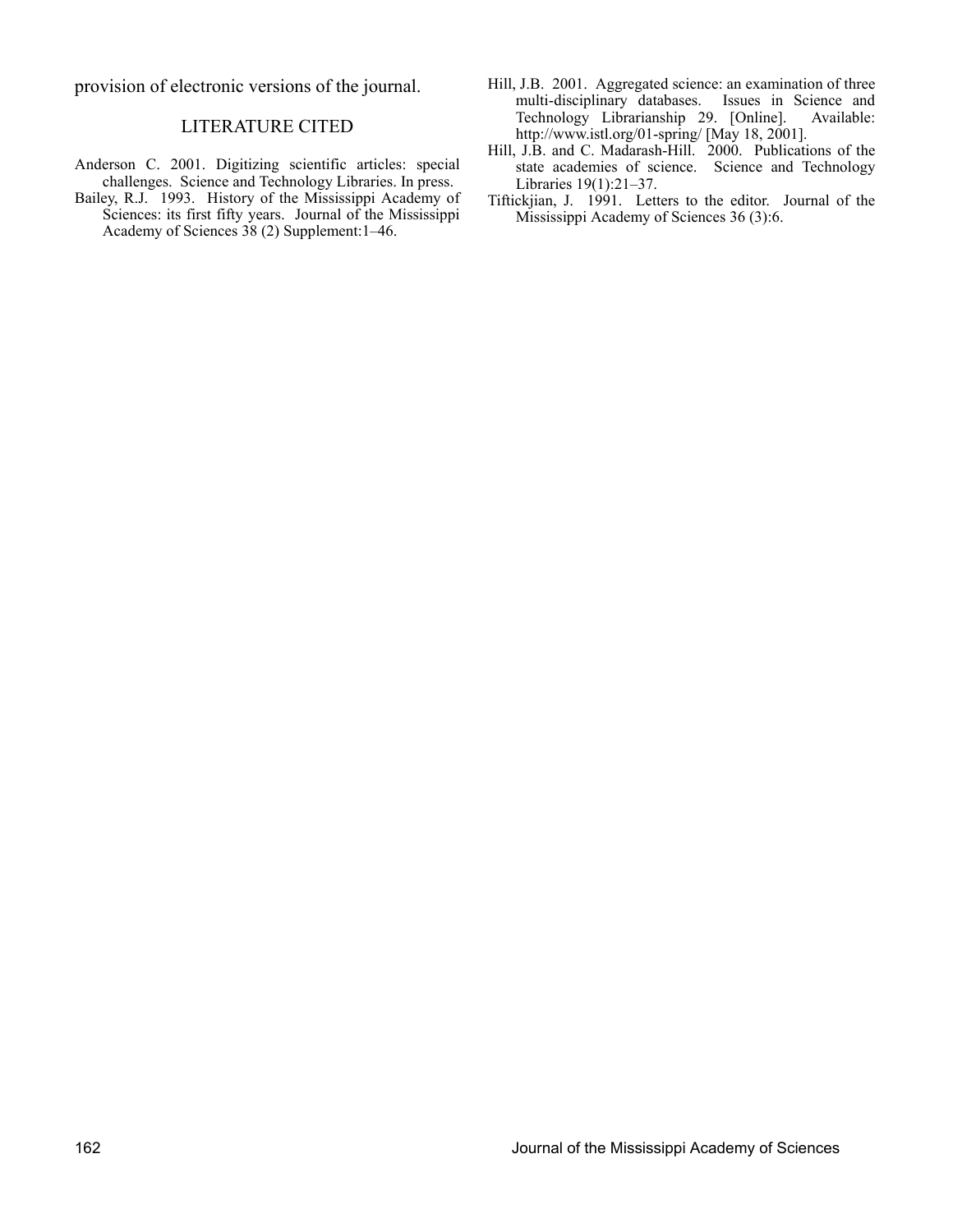#### **p53 as a Diagnostic Tool for the Detection of Cancer**

Rander Giovanni Adams<sup>1</sup>, Tracy Dellinger<sup>2</sup>, Melinda Kuhn<sup>2</sup>, Charles Streckfus<sup>2</sup> and Lenora Bigler<sup>2,3</sup> William B. Murrah High School<sup>1</sup>, and University of Mississippi Medical Center<sup>2</sup>, Jackson, MS 39216-4505

Cancer begins with the alteration of a gene and, with the continuous division of mutated cells, ends with the formation of tumors. The p53 gene which is found on chromosome number 17, encodes a protein which has been shown to prevent the proliferative steps leading to neoplastic transformation. The purpose of this study was to 1) examine the potential role of p53 in tumor progression and prevention in selected cell lines and 2) evaluate the diagnostic usage of p53 protein levels in a simple, yet unique medium (saliva) towards detection of p53 dependent cancers in the general population. The results demonstrate that human osteosarcoma cells which normally do not express the p53 gene, can be successfully transformed using a p53 plasmid vector to express the wild-type form of p53. This finding suggests that it may be possible through gene therapy, for patients suffering from p53 dependent tumors such as colon carcinoma to receive treatment through genetic alteration of the tumor cells. The results also demonstrate the presence of pantropic p53 in saliva, suggesting the possible use of measuring salivary pantropic p53 levels to determine possible patients at risk from p53 dependent cancers.

Cancer is a multi-step process which begins with the alteration of a gene. Subsequent continuous division of mutated cells leads to a tumor. In order to maintain a stable position of tissue homeostasis within the body there must be a balance between proliferation and death of cells. The p53 gene found on chromosome number 17 encodes a protein which has been shown to prevent the proliferative steps which can lead to neoplastic transformation (Stanbridge and Cavenee, 1989). In its wild-type form the p53 protein detects genomic damage caused by either defective cell proliferation or chemically-induced damage, and forms a tetramer which binds to DNA. Acting as a transcription factor the tetramer causes the production of protein p21 in complex with cyclin-dependent kinase (cdk2) which prevents the cell from entering the next stage of cell division (Kubbutat et al., 1998). The cell is allowed a period of time to repair the damage; however, if the damage suffered is too great the cell undergoes p53-induced apoptosis, or cell death (Crook et al., 1996). This process is an important part of tumor suppression due to the prevention of the continuous division of mutated cells.

In contrast, mutant p53, which is triggered by point mutations or defective inherited alleles, changes the structure of the protein preventing it from binding DNA successfully. Because of the necessary tetramer formation, p53 functions incorrectly with the mutation of a single allele. Tumors deriving from p53-expressing cells tend to regress after chemotherapy and radiation treatments; however, those deriving p53-deficient or mutated cells continue to grow following such treatments (Lowe and Ruley, 1996). Loss of p53 function becomes a determining factor in the development of highly malignant tumors. The detection of gene mutations found in the protein of saliva has been investigated in previous studies for its potential novel use as specific tumor cell markers (Boyle et al., 1994; Ball et al., 1997). The intent of this study was to examine the role of p53 in cancer development using specific cell lines and evaluate the potential diagnostic usage of p53 protein levels found in saliva

<sup>&</sup>lt;sup>1</sup>This research was performed by RGA as part of his tenure in a high school biomedical research mentorship program called Base Pair, sponsored by the Howard Hughes Medical Institute.

<sup>&</sup>lt;sup>3</sup>Author for correspondence. Division of Dental Research, 2500 N. State Street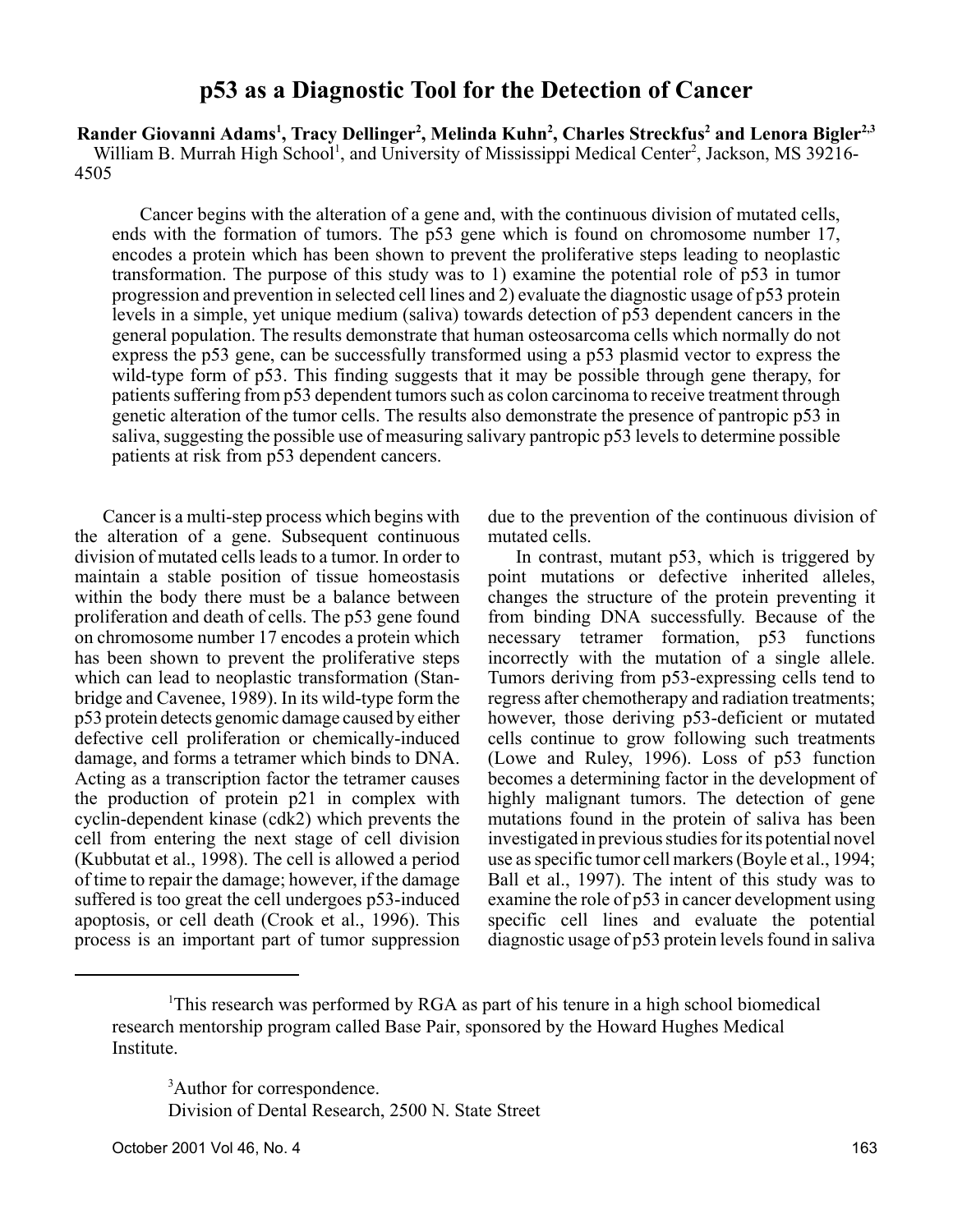towards detection of p53-dependent cancers.

#### MATERIALS AND METHODS

*Cell lines and plasmids—* All cell lines, p53 null osteosarcoma cells (HOS), adenocarcinomas of the colon and breast (DLD-1 and AU 565, respectively) were purchased from the American Type Culture Collection (Rockville, MD), and maintained in Dulbeco's modified Eagle's medium (DMEM) containing 10% fetal calf serum at 37EC in the presence of 5% CO<sup>2</sup>. A p53-containing plasmid vector under the transcriptional control of the CMV promoter (pCB6; Tang et al., 1998) was kindly donated by Dr. Karen Vousden at NCI.

*Transfections and reporter assays—*The HOS cell line was transfected with the pCB6 plasmid vector using the Quiagen Superfect Transfection Reagent (Quiagen, Inc., Los Angeles, CA; as described by Ausubel et al., 1991 and Chen et al., 1990). Plasmid expression was confirmed through flow cytometric comparison of transfected HOS cells to the non-transfected control group regarding growth inhibition/apoptosis as described below.

*Cell growth conditions/apoptosis measurement—*Each cell type including the transfected HOS cells were cultured to a density of  $2<sup>4</sup>$  x 10<sup>6</sup> in 100 mm dishes. The cells were irradiated at varying time intervals using UV light (mid-range exposure of 310 nm wavelength) with two separate control groups. The negative control group of each cell type was not irradiated and the positive control was irradiated and also treated with tumor promoter PMA (phorbol 12 meristate 13-acetate; 20  $\mu$ l/ml of medium). Preceding irradiation the cells were incubated at 37EC for a period of one hour to allow cellular response. Following irradiation, cells were immediately examined by flow cytometric analysis for apoptotic activity. Analysis of apoptosis initiation was measured by assaying the treated cells for the presence of the annexin protein which is produced when cells are induced to undergo apoptosis. The assay was performed as directed by the manufacturer with the Annexin V FITC Detection Kit (Biovision, Inc., Palo Alto, CA) followed by flow cytometric analyses of the FITC stained cells. Photomultiplier settings were such that negative and background staining was excluded from analysis. A useful property of annexin V in the staining of apoptotic cells is derived from the fact that it can bind many sites on cell surfaces and therefore result in a very intense signal.

*Saliva collection—*Stimulated whole saliva was obtained from forty randomly chosen subjects of the general population. Personal characteristics such as past and present surgeries, sparse consumption of alcoholic beverages, and history of cancer within the immediate family, were noted on interview. Saliva was collected by having the volunteers chew flavorless gum for 5 minutes and spitting accumulated saliva as needed into a pre-weighed container. The saliva was then placed on ice and taken to the laboratory for analysis as described below.

*P53 protein analysis—*Total protein of each sample was calculated according to the protocol of the Micro BCA Protein Assay Reagent Kit (Pierce Laboratories; as described by Akins and Tuan, 1992). These values were used as a standard for all protein and antigen concentrations. All p53 protein levels were determined using ELISA methodology. Briefly, antibodies that recognize both wild-type (pantropic) and mutant p53, or those which recognize mutant p53 exclusively were bound to a solid matrix. Saliva samples were added and allowed to incubate, followed by washing with appropriate wash buffer as provided by the manufacturer. Secondary antibody was added followed by incubation of a horseradish peroxidase (HRP) conjugate which contains streptavidin which catalyses the conversion of substrate tetra-methylbenzidine (TMB) to produce a color change whose intensity is directly proportional to the amount of p53 protein found within the sample. The absorbance was measured by spectrophotometry at 450 nm wavelength.

*Statistical analyses—*The statistical analyses were performed on two levels. The first level entailed the use of descriptive statistics. These analyses yielded means, frequency distributions, medians, and standard deviations for interval data. The second level of analyses employed the use of non-parametric statistics. The interval variables, pantropic p53, and mutant p53 levels, were dichotomized using a cut off value of 0.01 for each variable. Those individuals above 0.01 were classified as positive and those below the value as negative for each marker. The Fisher Exact Probability Test was used to determine if the frequencies were significant. The alpha level was at the  $p<0.05$  level.

#### RESULTS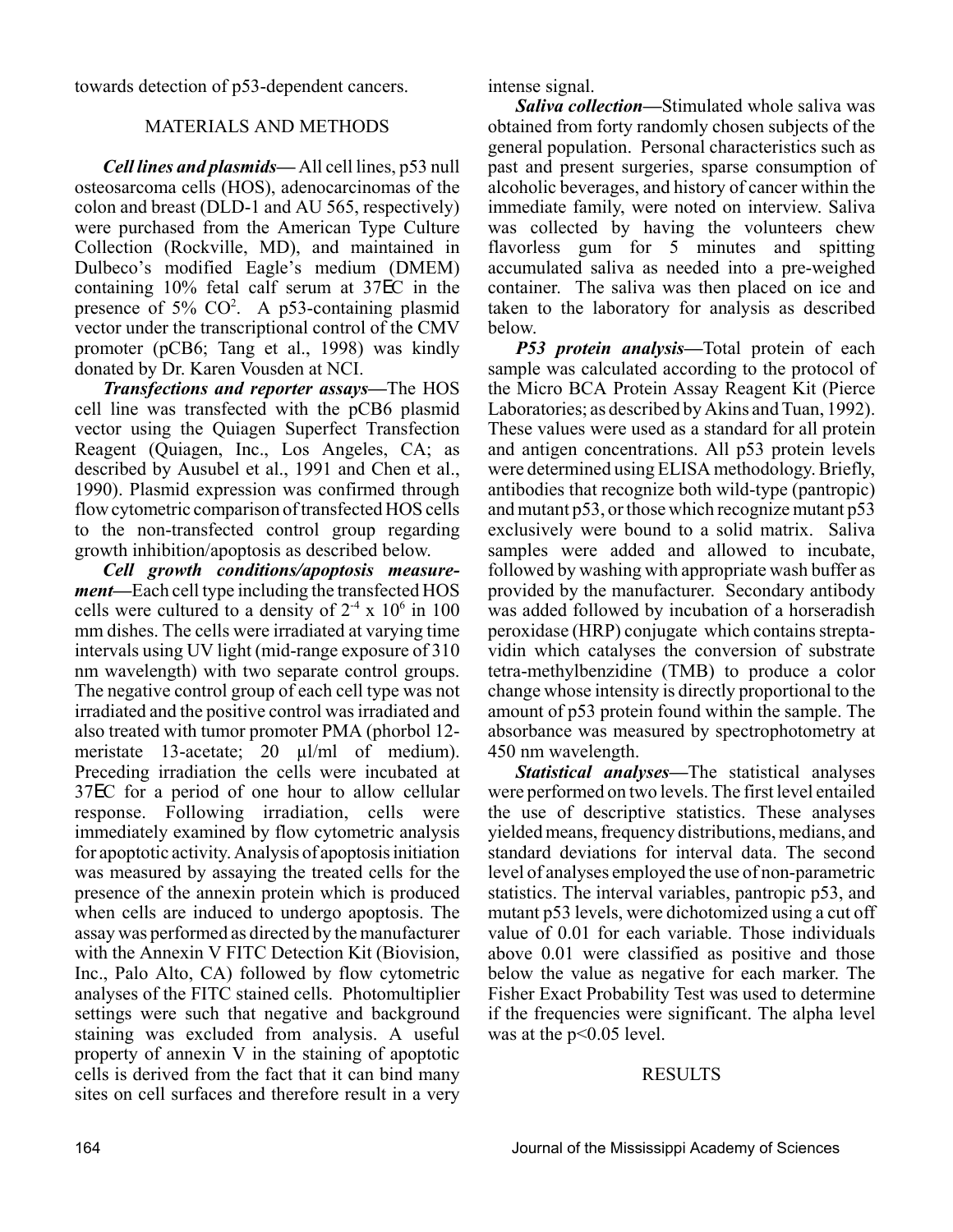*Osteosarcoma (HOS) transformation—*To evaluate the role of p53 in cell cycle regulation, human osteosarcoma cells (HOS) were transfected to express the wild-type form of the p53 gene. Using the Superfect Transfection Reagent, the pCB6 plasmid vector was successfully integrated into the cells. Human osteosarcomas transfected with the wild-type p53 gene displayed an increased induction of apoptosis preceding UV irradiation as measured by the cellular response to irradiation by flow cytometry. Cells transfected with the pCB6 plasmid were twice as likely to undergo apoptosis as those cells that had not been transfected; i.e., the presence of wild-type p53 made the cells susceptible to apoptosis induction.

*Analysis of p53 expression in cell culture—*Preceding DNA mutation the p53 gene prevents genetically damaged cells from dividing causing cells to arrest in G1 of the cell cycle. The production of p21(WAF1) is an essential component of this process due to its role as a cyclin-dependent kinase inhibitor. WAF1 is an inhibitor of cyclin dependent kinases and is responsible for inactivating the Rb protein during G1/G2 phases of the cell cycle. The induction of WAF1 is essential for p53-mediated G1 arrest (Waldman et al., 1995). Accumulation of p53 protein may lead to apoptosis in response to increased levels of DNA damage; thus, apoptosis induction was linked with p53 gene expression. Two additional cell lines were compared to determine if apoptosis induction was p53 driven (human breast cancer cells AU-565 and colon carcinoma cells DLD-1).

The human breast and colon cancer cell lines displayed a lower percentage of apoptosis preceding irradiation when compared with HOS cells as shown in Figure 1 (panels B and C). The colon adenocarcinoma, which has the most invasive potential, displayed the lowest percentage increase in p53-induced apoptosis. Treatment of HOS cells with PMA caused a decrease in apoptosis induction; however, an increase in apoptosis induction was observed in the adenocarcinomas of the breast and colon when treated with the known tumor promoter (Figure 1).

*Salivary analysis—*Due to the role of saliva as a homeostatic fluid, it has been used as a diagnostic medium for a number of diseases and also serves as an indicator of disease through certain symptoms that develop in the oral cavity. Many proteins that are tested for in serum can also be found in the saliva. Because of p53 tetramer formation, it was

predicted that p53 levels could be measured using saliva. The following table provides the demographic characteristics of the people who contributed saliva in this portion of the study, as well as the finding that p53 was indeed present in saliva:

| Mean Age            | 42            |
|---------------------|---------------|
| Maximum Age         | 75            |
| Minimum Age         | 25            |
| $\%$ Male           | 22.50%        |
| % Female            | 77.50%        |
| % Smokers           | 15%           |
| % Drinkers          | 88.24%        |
| % History of Cancer | 70%           |
| Mean Total Protein  | $1.041$ mg/ml |
| Mean p53 Pantropic  | .044 $ng/ml$  |
| Mean p53 Mutant     | Not detected  |
|                     |               |

We determined that there was a correlation between race and the presence of p53 protein in the saliva of the participants in this study, with fewer African-Americans having high p53 protein levels in their saliva than Caucasian participants  $(p<0.04)$ . Whether or not Caucasian individuals have overall higher levels of erb present in their saliva versus African-Americans requires further study, however, this finding may suggest a more sensitive triggering mechanism of c-erbB-2 induction in Caucasians than in African-Americans, thus rendering them better candidates for targeted therapy. Clearly more detailed study is needed in this regard.

#### DISCUSSION

The suggested regulatory function of the p53 gene is apoptosis. By preventing the advancement of mutated cells into the G2 stage of the cell cycle, p53 can control (avert) tumor growth. It was originally hypothesized in this study that p53 protein expression could be used as a diagnostic tool for the detection of cancer as well as a determinant of degree of cancerous growth. Through the observation of apoptosis induction in the various cancer cell types used in this study, it is suggested that tumors derived from p53 mutations may be less responsive to radiation and possibly chemotherapy treatments. Along these lines, patients with ataxia telangiectasia, a neurodegenerative disorder with high cancer predisposition, have cells that are especially sensitive to ionizing radiation. Their cells fail to G1 arrest after radiation exposure and show delayed and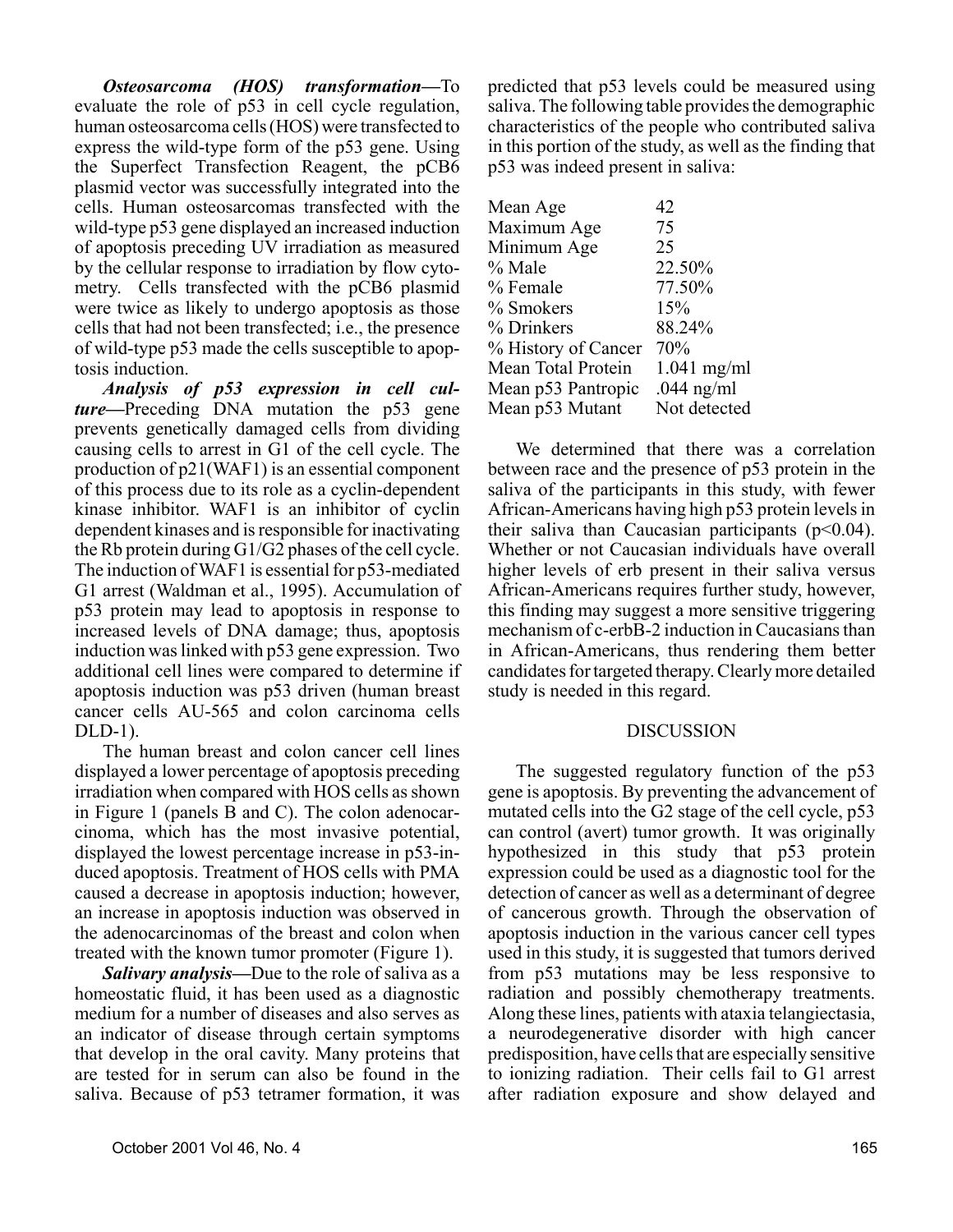reduced induction of p53. Genes that are mutated in these patients are critical for cell cycle regulation and are being investigated for possible upstream regulation of p53-induced apoptosis (Kastan et al., 1992). Therefore, cells with mutated p53 could potentially be resistant to radiation, and possibly adjuvant chemotherapeutic treatment.

Recent studies have revealed the presence of a biomarker, c-erbB-2, for breast cancer in saliva (Streckfus et al., 2000). Additionally, the marker was elevated in the saliva of women diagnosed with breast cancer as compared to healthy controls. The investigators have also performed studies that have determined the reliability, estimated the cut-off values, and resolved confounding variables which

**Apoptosis Measurement** 

could potentially distort the findings (Streckfus et al., 2001). Using a simple and inexpensive procedure such as saliva analysis to determine p53 status of cancer patients, physicians may develop treatments that have a positive affect on the suppression of further transformation of p53-derived cancers. This type of technique may also one day serve as a screening process for predetermined susceptibility of acquiring the disease in the general population. The ultimate objective is to use p53 measurement as a means of early detection of highly malignant cancers. Further research may focus on a more specific demographic group to validate p53 protein measurement as an effective diagnostic procedure.







cellular conditions



**Figure 1. Flow cytometric analyses of annexin V-FITC staining of HOS (panel A), Colon carcinoma cells (panel B) and breast cancer cells (panel C). Cells were assayed as described in the Materials and Methods section. Briefly, cells were exposed to UV irradiation (310 nm) for the indicated times with or without the prosence of tumor promoter PMA. The percentage of the total cell population examined which exhibited apoptotic characteristics are represented in the bar.**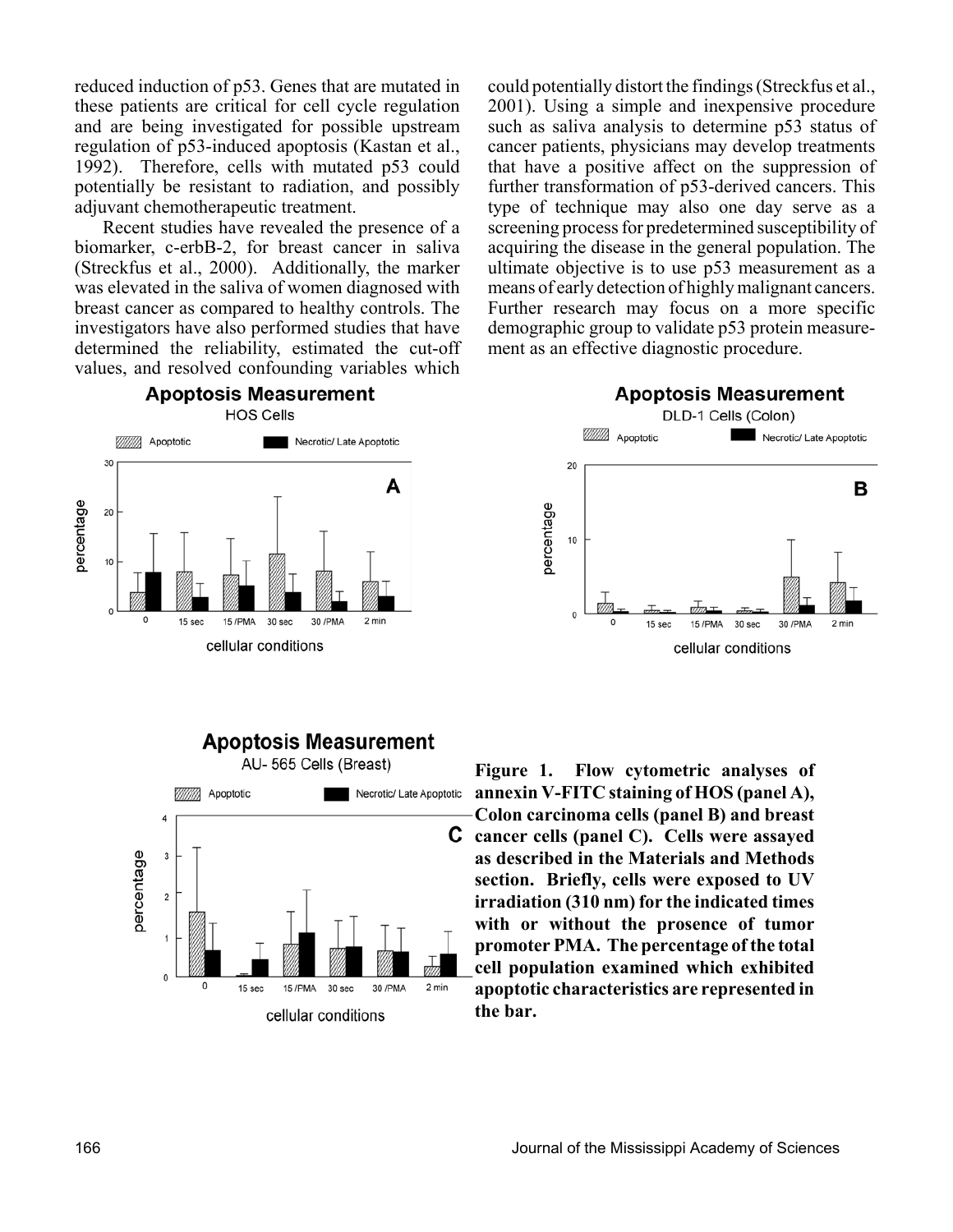#### ACKNOWLEDGMENTS

This work was supported by an award to the Base Pair Student Program at UMMC to RG Adams through a grant from the Howard Hughes Medical Institute and in part by NIDR/NIH Shannon Award R55 DE/OD 12414-01 to CS.

#### LITERATURE CITED

- Akins, R.E., and R.S. Tuan. 1992. Measurement of protein in 20 seconds using a microwave BCA assay. Biotechniques 12:496–499.
- Ausubel, F.M., R. Brent, R.E. Kingston, D.D. Moore, J.G. Seidman, J.A. Smith, and K. Struhl, eds., 1991. Current Protocols in Molecular Biology, John Wiley & Sons, New York.
- Ball, V.A., P.D. Righi, E. Tejada, S. Radpour, Z.P. Pavelic, and J.L. Gluckman. 1997. p53 immunostaining of surgical margins as a predictor of local recurrence in squamous cell carcinoma of the oral cavity and oropharynx. ENT-Ear. Nose and Throat Journal 76:818–823.
- Boyle, J.O., L. Mao, J.A. Brennam, W.M. Koch, D.W. Eisele, J. R. Saunders, and D. Sidransky. 1994. Gene mutations in saliva as molecular markers for head and neck squamous cell carcinomas. The American Journal of Surgery 168:429–432.
- Chen, P., Y. Chen, R. Bookstein, and W. Lee. 1990. Genetic mechanisms of tumor suppression by the human p53 gene. Science 250:1576–1580.
- Crook, T., R.L. Ludwig, N.J. Marston, D. Wilkomm, and K.H. Vousden. 1996. Sensitivity Of p53 lysine mutants to ubiquitin-directed degradation targeted by human

papillomavirus E6. Virology 217:285–292.

- Kastan, M.B., Q. Zhan, W.S. el-Deiry, F. Carrier, T. Jacks, W.V. Walsh, B.S. Plunkett, B. Vogelstein, and A. J. Fornace, Jr. 1992. A mammalian cell cycle checkpoint pathway utilizing p53 and GADD45 is defective in ataxiatelangiectasia. Cell 71:587–597.
- Kubbutat, M.H.G., R.L. Ludwig, M. Ascroft, and K.H. Vousden. 1998. Regulation of Mdm2-directed degradation by the C terminus of p53. Molecular and Cellular Biology 18:5690–5698.
- Lowe, S.W., and H.E. Ruley. 1996. p53-Dependent apoptosis in tumor progression and in cancer therapy. Cellular Aging and Cell Death 209–234.
- Stanbridge, E. J., and W.K. Cavenee. 1989. Oncogenes and the Molecular Origins of Cancer. Cold Spring Harbor Laboratory Press. pp. 298–300.
- Streckfus, C.F., L. Bigler, T.D. Dellinger, X. Dai, A. Kingman, and J.T. Thigpen. 2000. The presence of c-erbB-2B-2, and CA 15-3 in saliva and serum among women with breast carcinoma: A preliminary study. Clin. Cancer Res. 6:2363–2370.
- Streckfus, C.F., L.G. Bigler, T. Dellinger, X. Dai, W.J. Cox, A. McArthur, A. Kingman, and J.T. Thigpen. 2001. Reliability assessment of soluble c-erbB-2 concentrations in the saliva of healthy women and men. Oral Surg. Oral Med. Oral Pathol. Oral Radiol. Endod. 91:174–179.
- Tang, M.X., C.T. Redemann, and F.C. Szoka, Jr. 1998. In vitro gene delivery by degraded polyamidoamine dendrimers. Bioconjugate Chem. 7:703–714.
- Waldman T., K.W. Kinzler, and B. Vogelstein. 1995. p21 is necessary for the p53-mediated G1 arrest in human cancer cells. Cancer Res. 55: 5187–5190.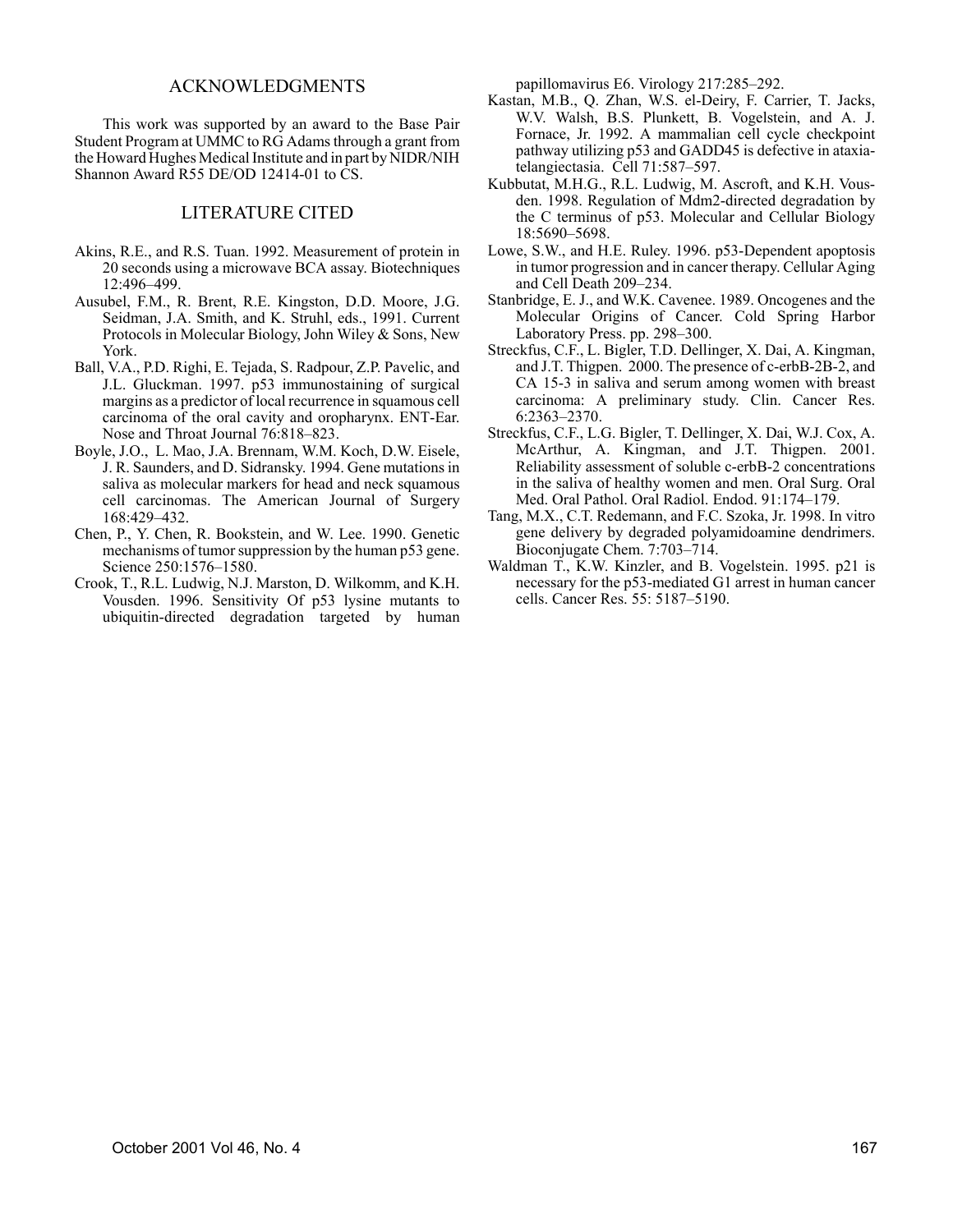

*The Awards and Resolutions Committee seeks nominations from the membership at large for awards to be presented at the Annual Meeting of the Mississippi Academy of Sciences:*

! **Outstanding Contributions to Science** Recognizes a member of the MAS whose research, teaching, or service to the community has significantly furthered the cause of science

- ! **Dudley F. Peeler Outstanding Contributions to the Mississippi Academy of Sciences Award (Peeler Award)** Recognizes a member of the MAS for long-term service to the Academy itself.
- ! **Community/Junior College Science Teacher** Recognizes a member of the MAS with outstanding accomplishment in the teaching of science at the community or junior college level
- ! **Secondary Science Teacher** Recognizes a member of the MAS with outstanding accomplishment in the teaching of high school science

These awards recognize the exceptional contributions of fellow MAS colleagues. To nominate **a current MAS member** for any of these awards, please specify the award category and submit the following:

- a. **two supporting letters** from members of the Academy having firsthand knowledge of the nominee's accomplishments
	- ! Nominees for the **Outstanding Contributions to Science** should exhibit a commitment to the acquisition, dissemination, and application of scientific knowledge. An extensive research publication record by itself is not the only criterion on which nominations are considered.
	- ! Nominees for the **Peeler Award** should exhibit long-term, fundamental contributions toward the advancement of the Mississippi Academy of Sciences.
	- ! Nominations for either of the **Science Teacher Awards** must include a summary of the nominee's science teaching achievements as well as a summary of outstanding achievements of the nominee's students.
- b. **curriculum vitae of the nominee**
	- ! Include educational background, professional experience, current position and work address, and both daytime and evening phone numbers as well as any other information considered to be pertinent for a specific award.
- c. **additional letters of support** (optional)
	- ! Letters of recommendation from persons who are not MAS members will be accepted but are not required.

Send nominations to: Dr. Sarah Lea McGuire, Chair MAS Awards and Resolutions Committee Department of Biology Post Office Box 150305 Millsaps College Jackson, MS 39210

If you have questions or comments, please do not hesitate to contact the Chair at 601-974-1414 (phone), 601-974-1401  $(FAX)$ , or mcguisl $@$ millsaps.edu (email).

#### **DEADLINE FOR ALL NOMINATIONS IS DECEMBER 1, 2001**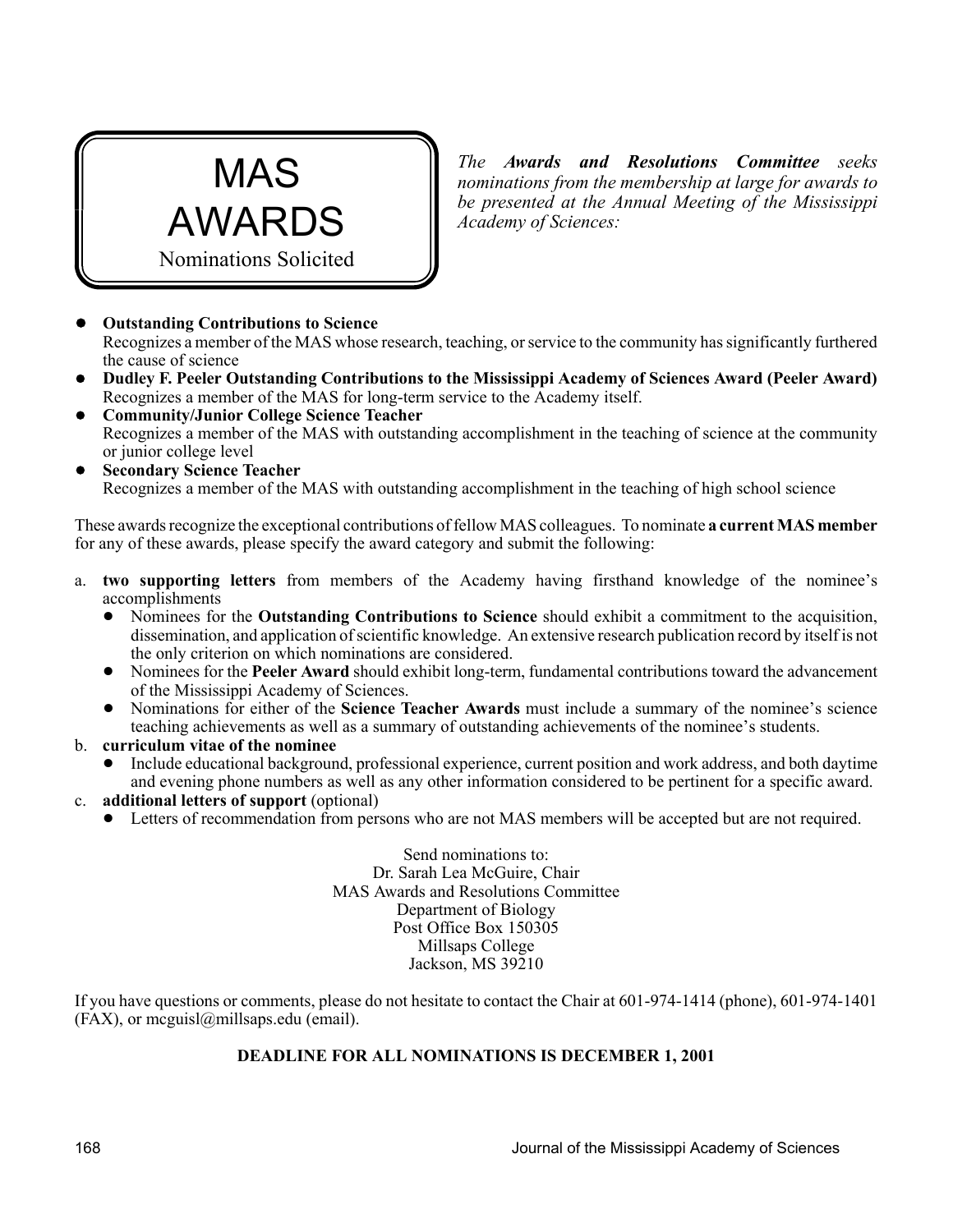#### **Call for a Volunteer**

We need someone to volunteer to be the Poster Chairperson for the Mississippi Academy of Sciences annual meeting (to be held February 20-22, 2002 in Biloxi, MS). Please contact Margot Hall at Margot.Hall@usm.edu or phone  $\# (601)$  266-4912 or 266-4908 (secretary) if you would like to volunteer for this very important position or you would like more information about it. *MAS will fund one room (2 nights) at the hotel* for the poster chairperson. The job will require that the chairperson bring some students with him/her and that they set up the poster easels and boards on Wednesday afternoon/evening, move the easels as needed on Thursday evening (after the Dodgen lecture), and remove the easels on Friday afternoon following the meeting. The job is not difficult but it does require that one be at the meeting on Wednesday afternoon/evening and that one remain on Friday until the last poster easel has been taken down and put in trucks/vans to return to storage.

#### **"The Mississippi Academy of Sciences Candle Burns Brightly!"**

Congratulations to Bob Bateman who is our new president-elect and to Ham Benghuzzi who is our newest director for the Mississippi Academy of Sciences (MAS). Similarly, congratulations are in order for Steve Case who is the new president-elect for the National Association of Academies of Science (NAAS). Our hats are off to all of them!

As we begin a new academic year, let me encourage you to put the MAS annual meeting on your calendar. It will be held in *Biloxi, MS on February 21-22, 2002.* We hope that you will plan to attend the meeting and bring your students and colleagues. The meeting is an excellent place for young investigators to network with scientists and students from other institutions. Many a student has met his/her future employer or university professor(s) at the Academy meetings. Others have learned about specific scholastic and/or industrial job opportunities at the meetings. Faculty have developed relationships with vendors which have led to new equipment for their teaching labs. We urge you and your students to submit abstracts and present your research findings at the meeting. This is an excellent way for young investigators to get their initial experience presenting at scientific meetings and it is a place to present on-going work to your colleagues. We also encourage you to submit articles to the Journal of the Mississippi Academy of Sciences. The journal is peer-reviewed and has an excellent publication record and turn around time. It is a particularly appropriate venue for research results detailing work that involves this state and/or region.

The greatest value of the Academy is its inclusiveness, due in part to its low cost (membership dues), but nothing worthwhile ever comes for free. Therefore, I urge you to become involved with the Academy and to support it. To paraphrase Jack Kennedy, "Ask not what the Academy can do for you, ask what you can do for the Academy"... Here are some suggestions: 1) bring a friend to the next MAS annual meeting (This costs you nothing and increases our membership and the visibility of the Academy statewide), 2) submit the name(s) of individuals you think are deserving of an Academy award (This costs only a small amount of time to write a letter of nomination or support for the individual and enhances the applicant pool while giving encouragement to the nominee), 3) offer to serve on a MAS committee (This takes a little more time but reaps huge dividends for you, your institution and the state). Please give as much time as you feel you can and know that your efforts are greatly appreciated!

As we prepare for the next annual meeting, I am delighted to announce that our Dodgen lecturer will be Dr. Stephanie Cave. Dr. Cave practices family medicine in Baton Rouge where she specializes in the treatment of pediatric patients with autism, autism spectrum disorders, and attention deficit hyperactivity disorder. She will give a presentation on the pathology and treatment of these disorders. Autism is the fastest growing pediatric pathology and Dr. Cave is reputed to be an excellent speaker so we are indeed fortunate to have her as our speaker. There will be more information about her presentation in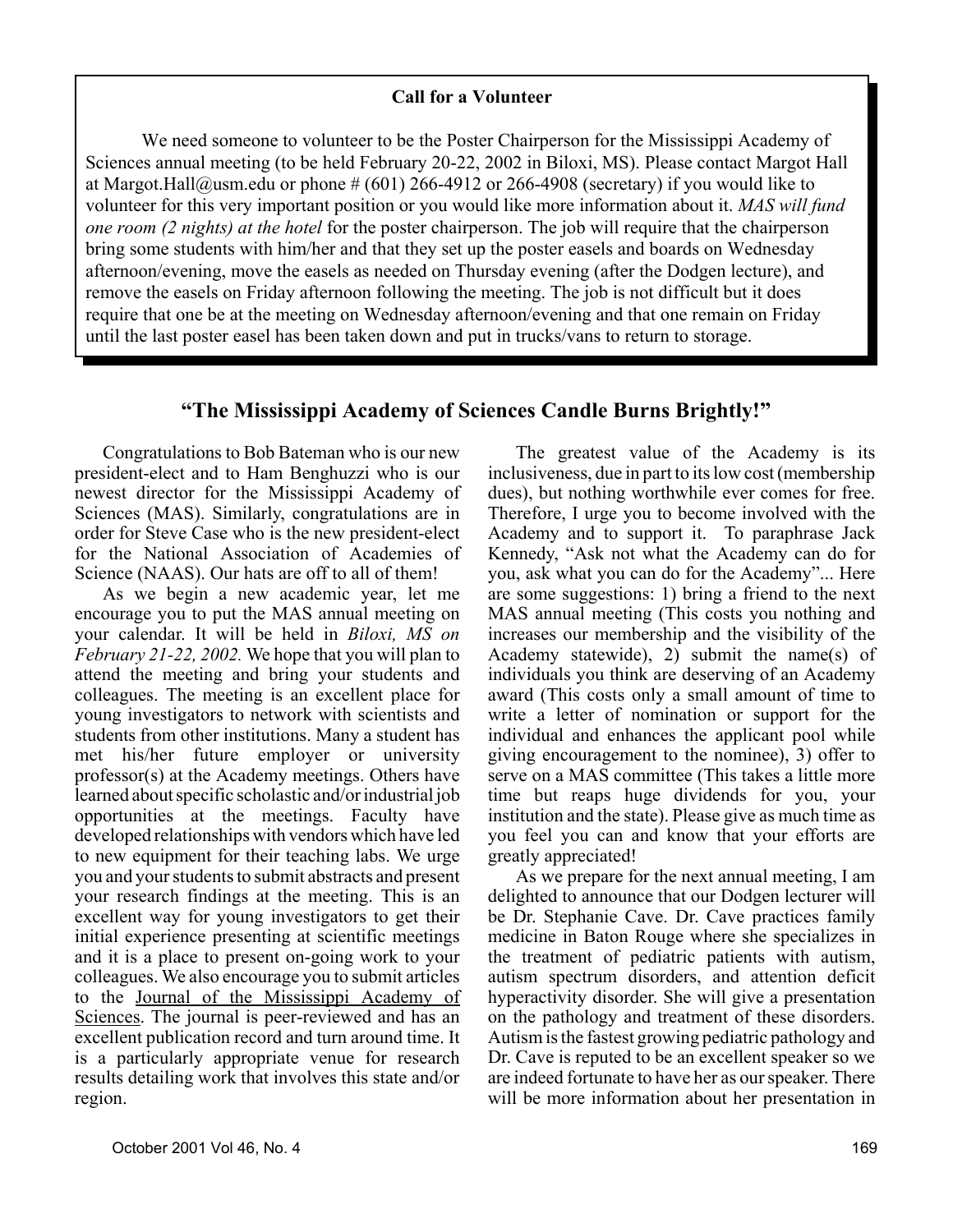the next edition of the Academy journal.

For those of you who are involved with the Mississippi Junior Academy of Sciences (MJAS), Betsy Sullivan (MJAS Director)has asked me to inform you that the MJAS annual meeting will be held at the Mississippi Gulf Coast Community College-Perkinston Campus on January 25, 2002.

Additionally, it is clear that Mississippi will be well represented this year in Boston where the American Association for the Advancement of Science (AAAS), the National Association of Academies of Science (NAAS), and the American Junior Academy of Science (AJAS) will be holding their joint meeting (February 13-17, 2002). Our own Joan

Messer is in the second year of a three year term as president of AJAS and has put together a "tea party" of science which should rival her most successful meeting in San Francisco last year. Mississippi will also be represented by Steve Case who as presidentelect of NAAS will be coordinating the "Breakfast with Scientists" at which the delegates will enjoy the opportunity to meet with renowned scientists from around the country and discuss career and educational opportunities. We thank them, we salute all the people who are supporting MAS and her sister academies, and we wish you a most excellent academic year!—Margot Hall

#### **Executive Officer's Column**

Blend until smooth—many recipes (okay—many drink recipes or so I've been told) finish with those instructions. In science these days, we frequently have to blend diverse disciplines together in order to achieve our goals. Unfortunately, the result is frequently far from smooth. Research science has become so intricate and involved that the model of the single scientist studying all aspects of a question is no longer practical. Yet, many scientists still tend to maintain the "Lone Ranger" approach or single PI attitude.

No one individual can follow the literature in the many overlapping fields of modern science. We are discovering that molecular biologists are needing the assistance of mathematicians and computer scientists; chemists need physicists; zoologists need everybody. As we delve deeper into processes, we

see that complexity is the common theme and crossovers in scientific fields help provide the approaches needed.

The MAS Annual Meeting can provide a local venue to observe expertise that others might have and be willing to contribute. Check out the abstracts for people that might be doing something that could impact your work. I realize that sometimes it's difficult to move from one session to another; however, you might just try meeting them somewhere for a brief discussion. It's even easier if they have a poster. This provides the ideal opportunity for dialogue. Don't just stay with your own kind; you never know when that zoologist standing by the poster might have something really important to contribute to your engineering project! Then blend until smooth.—John Boyle

#### **Mississippi Junior Academy of Sciences**

Mississippi Junior Academy of Sciences (MJAS), sponsored through the Mississippi Academy of Sciences (MAS), is an organization for students (grades 9–12) interested in scientific research. Members of the MJAS annually submit papers based on their scientific research.

The annual research paper competition consists of three phases. In phase I, submitted papers are judged on written documentation. Papers are selected by a panel of research scientists to be presented in phase II, the oral presentation. These papers are divided into two classes based on student grade level. Class I students are in grades 9 and 10.

Class II students are in grades 11 and 12. Papers are then placed in divisions based on the topic of research. Phase III is the overall competition in which the first-place divisional winners of class to compete for the Clyde Sheely award.

The 2001 MJAS research paper competition was held on January 14, 2001, on Milsaps College Campus in Jackson. Over 100 students and teachers The lecture and overall competition was held at the Mississippi Museum of Natural Science. Charles Knight, conservation biology and research coordinator of the Mississippi Museum of Natural Science lectured on research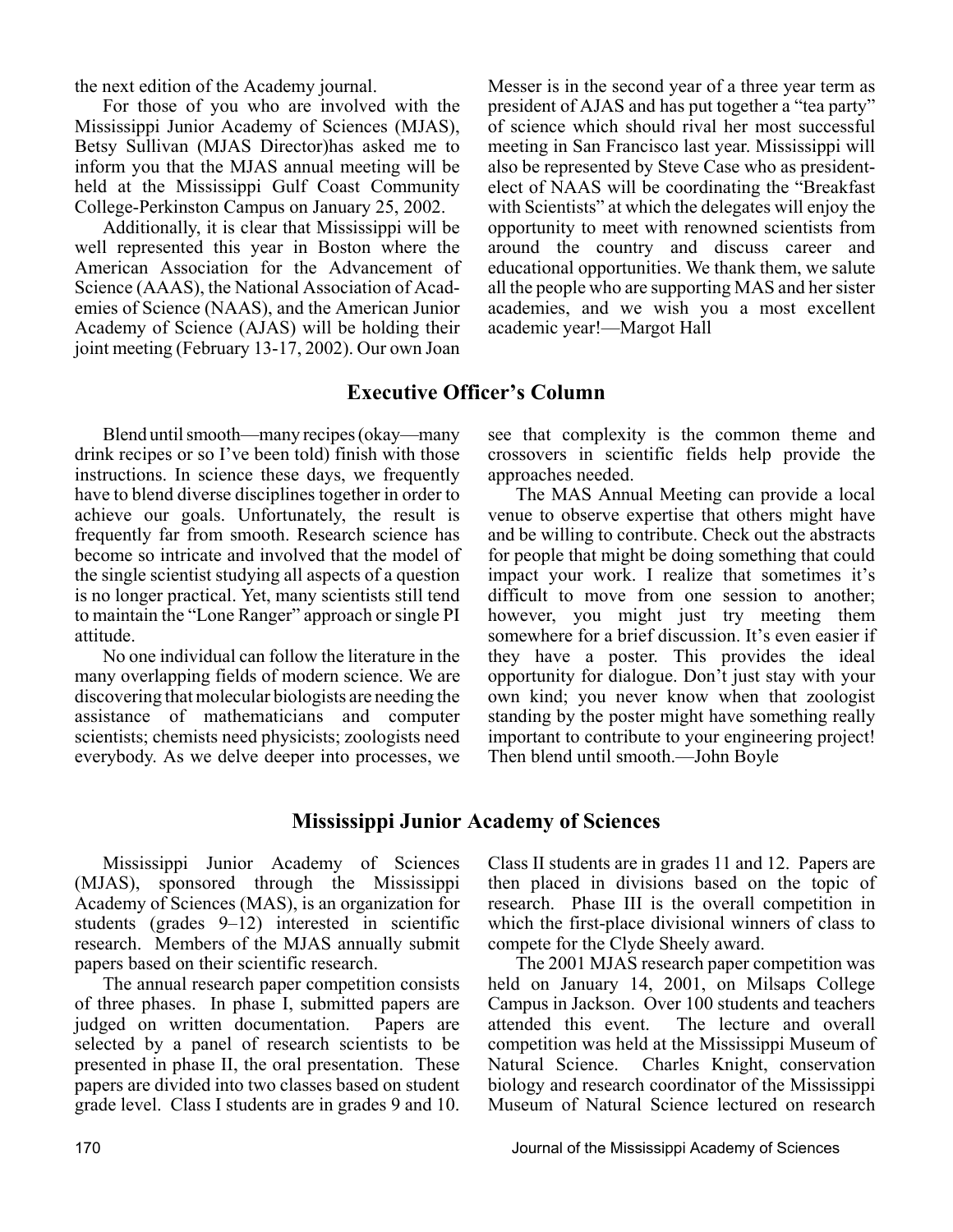conducted in the natural science field. The final results of the competition are as follows:

Clyde Sheely winner (overall winner)—Farzad Sadjadi of Cleveland High School, Cleveland, MS

Second-place award—Gita Subramony of St. Andrew's Episcopal school, Madison MS.

Special recognition—Paul Varnado of Hattiesburg high school, Hattiesburg MS.

The MJAS has been invited to hold its annual competition on the Perkinston campus of the Mississippi Gulf Coast Community College. The event will be held on January 25, 2002. Deadline for paper submission is November 9, 2001. Grant money is available for student research.

The executive board is now accepting invitations

to host the 2003 competition. Institutions interested in hosting M. must meet the following criteria:

- 1. Seven to 10 breakout rooms in which divisional competitions will be held,
- 2. one large room/moratorium in which the opening session, lecture, and overall competition will be held, and
- 3. facility for the business luncheon.

If you and your institutions are interested in hosting the 2003 competition, please contact MJAS Director Betsy Sullivan at the Mississippi Museum of Natural Science, 2148 Riverside Drive, Jackson, MS 39202 or 601-354-7303.

We are also interested in having MAS members as judges for the January 25, 2002, competition. All areas of science are represented by the students.—Betsy Sullivan



**The Mississippi Academy of Sciences will hold its annual meeting in Biloxi, Mississippi, on February 21 & 22, 2002.**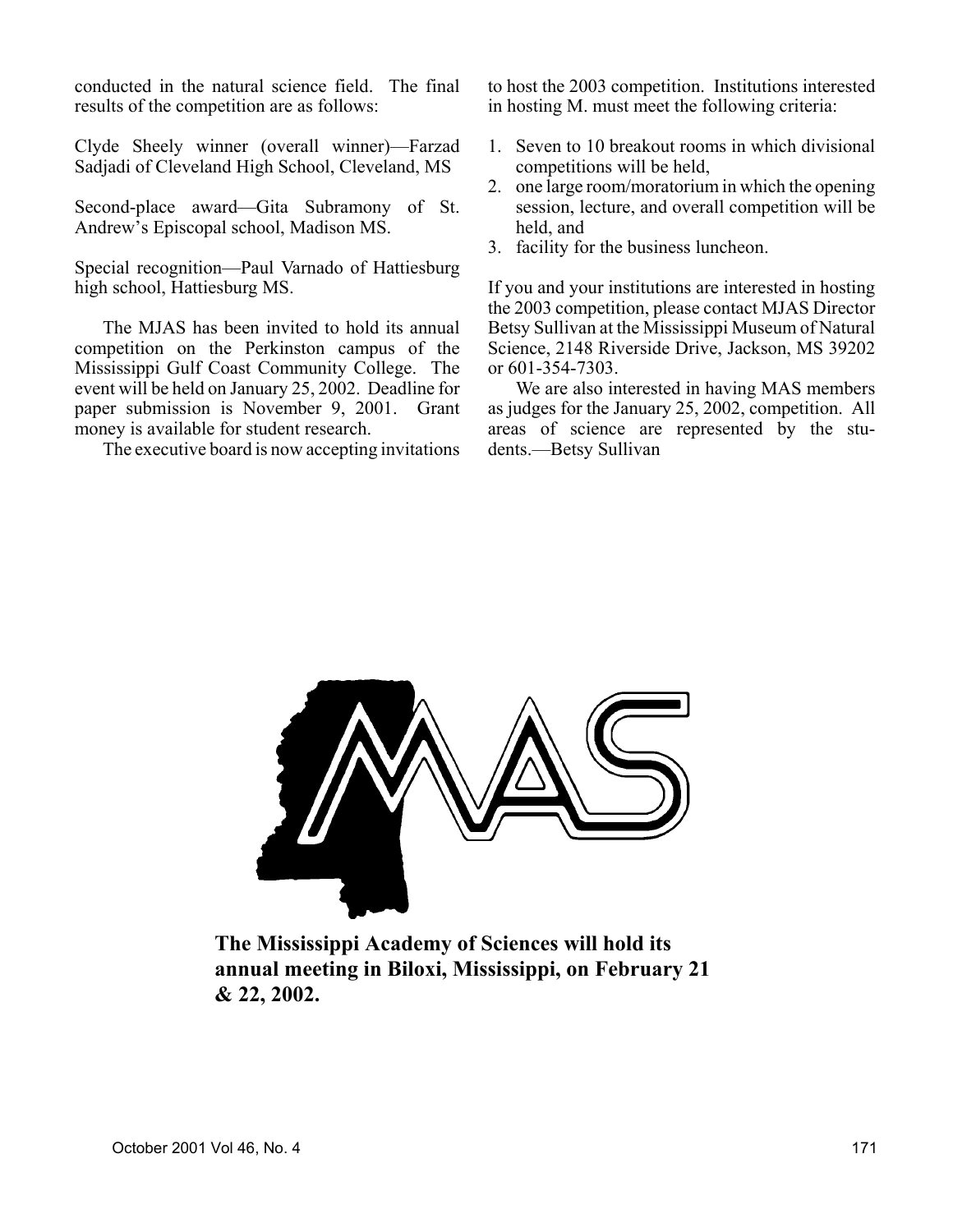## Mississippi Junior Academy of Sciences

# Call for Papers

Students in grades 9–12 are invited to submit a research paper detailing their research projects to the Mississippi Junior Academy of Sciences Annual Research Paper Competition.

> Deadline for Entry: November 9, 2001 Send entries to: Betsy Sullivan Mississippi Museum of Natural Science 2148 Riverside Drive Jackson, MS 39202 601-354-7303 ext. 135

Competition Date and Location: January 25, 2002 Mississippi Gulf Coast Community College Perkinston Campus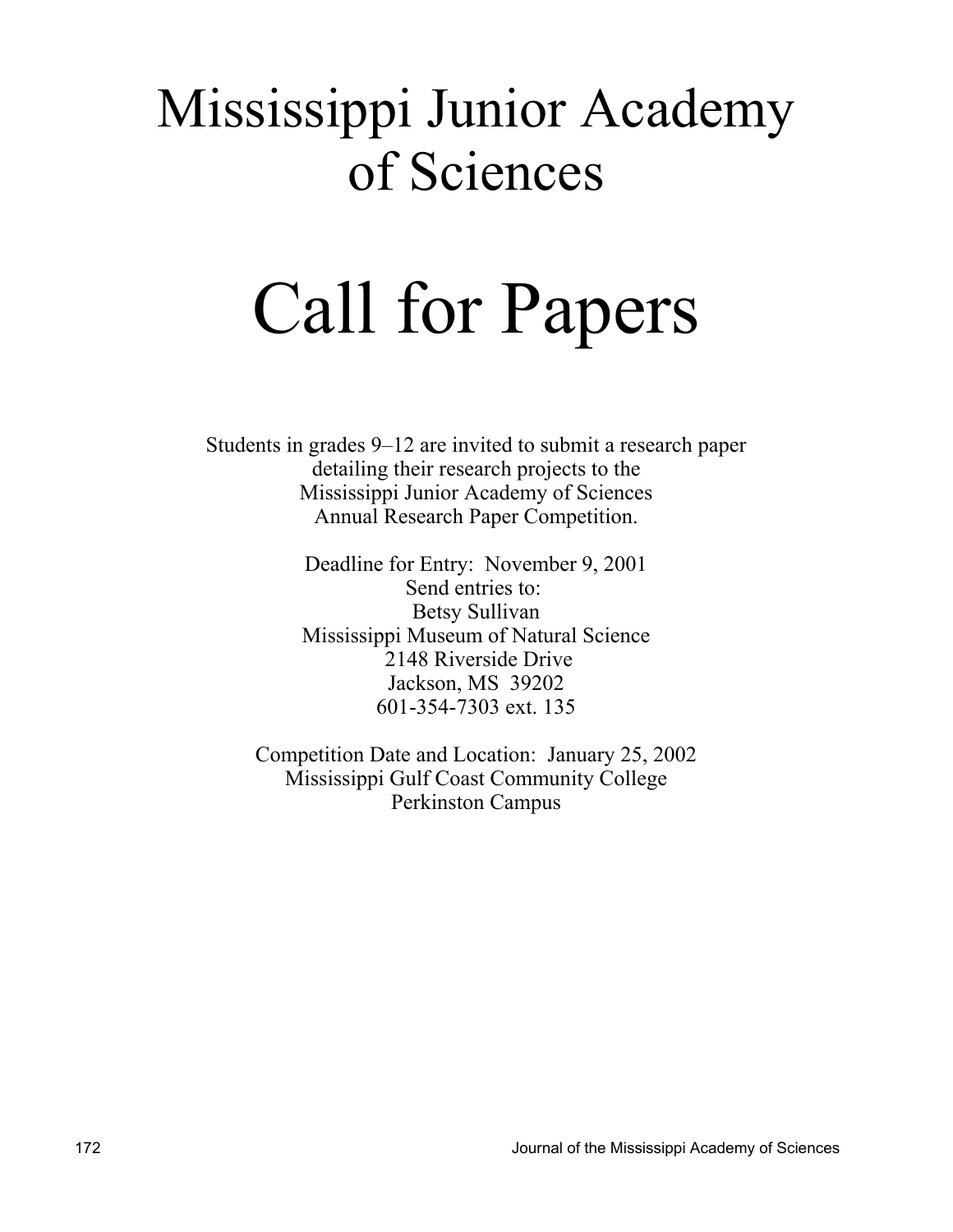## Mississippi Junior Academy of Sciences

# Call for Judges

Judges are needed for the Mississippi Junior Academy of Sciences Annual Research Paper Competition.

Three sets of judges are needed for the following areas: Written Paper Judging (November 27, 2001) Divisional Judging (January 25, 2002) Overall Competition Judging (January 25, 2002)

All MAS members interested in becoming a judge should contact: Betsy Sullivan Mississippi Museum of Natural Science 2148 Riverside Drive Jackson, MS 39202 601-354-7303 ext. 135 betsy.sullivan@mmns.state.ms.us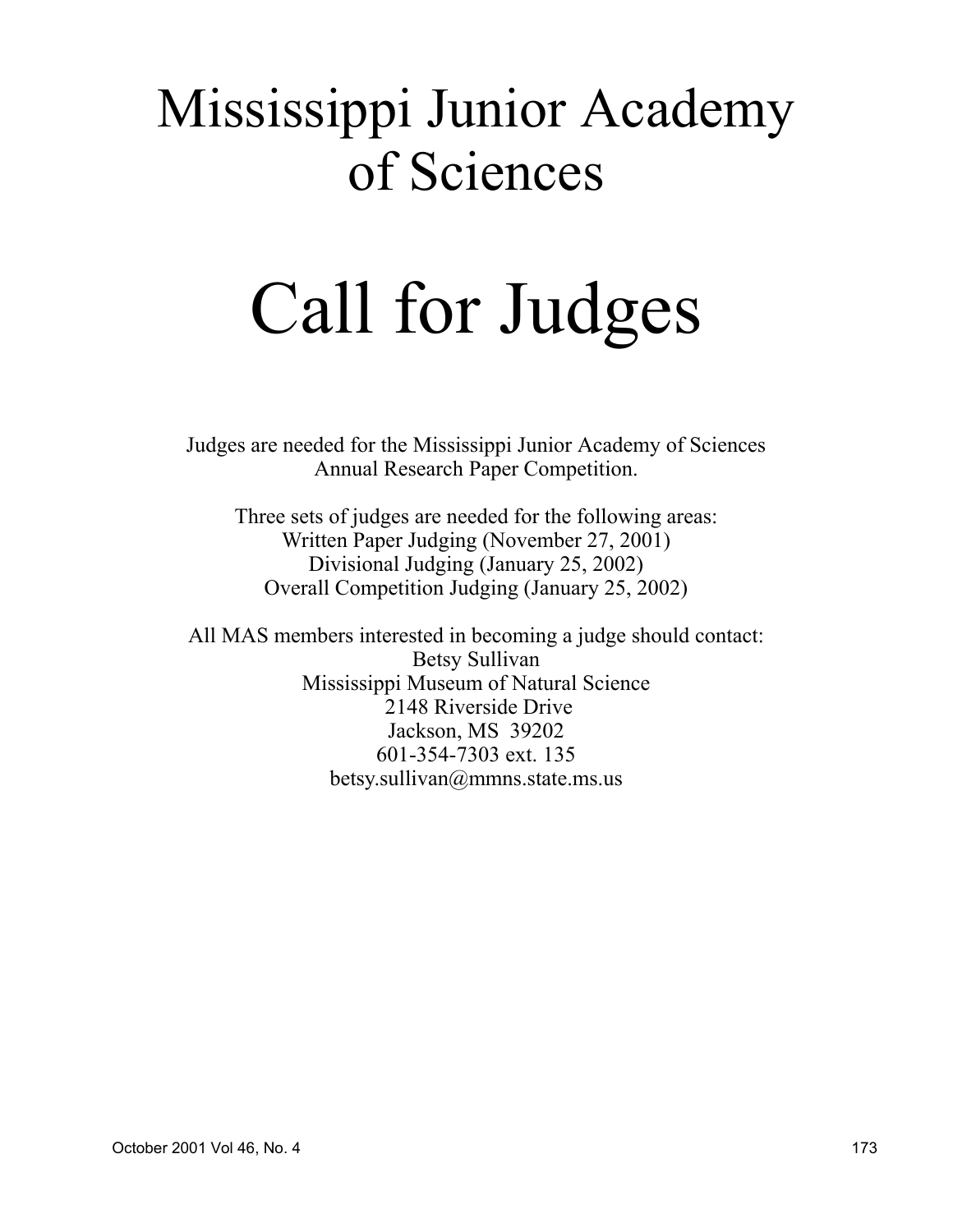#### **MISSISSIPPI ACADEMY OF SCIENCES ABSTRACT FORM/MEMBERSHIP FORM**

#### **ABSTRACT INFORMATION**

| Abstract title                                                                                                                                                                                                                                                                                                                                                                                                                                                              |
|-----------------------------------------------------------------------------------------------------------------------------------------------------------------------------------------------------------------------------------------------------------------------------------------------------------------------------------------------------------------------------------------------------------------------------------------------------------------------------|
| (Presenter must be a current (i.e., 2002 membership dues must be paid) student member, regular member, or life member of the MAS)                                                                                                                                                                                                                                                                                                                                           |
|                                                                                                                                                                                                                                                                                                                                                                                                                                                                             |
| Check the division in which you are presenting<br>- Agriculture and Plant Science<br>- Health Sciences<br>- History and Philosophy of Science<br>- History and Philosophy of Science<br>- Physics and Engineering<br><b>Exercise</b> Psychology and Social Sciences<br>- Chemistry and Chem. Engineering<br>- Math., Computer Sci. and Statistics<br>- Science Education<br>- Marine and Atmospheric Sciences<br>- Zoology and Entomology<br>- Geology and Geography        |
| Type of presentation<br>$\frac{1}{\sqrt{2}}$ Poster presentation $\qquad$ Workshop<br>- Lecture presentation - Invited symposium<br>If the presenting author for this paper is also presenting in another division, please list the other division:<br>Audio-visual equipment needs<br>$\frac{1}{2}$ 2" x 2" slide projector<br>— Overhead projector<br>Other audio-visual equipment including computers and computer projection equipment must be provided by the speaker. |
| <b>MEMBERSHIP INFORMATION</b><br>New __ Renewal __<br>Mr. Ms. Dr.                                                                                                                                                                                                                                                                                                                                                                                                           |
|                                                                                                                                                                                                                                                                                                                                                                                                                                                                             |
|                                                                                                                                                                                                                                                                                                                                                                                                                                                                             |
|                                                                                                                                                                                                                                                                                                                                                                                                                                                                             |
| PLEASE INDICATE DIVISION WITH WHICH YOU WISH TO BE AFFILIATED ___________________                                                                                                                                                                                                                                                                                                                                                                                           |
| Student member \$5 Life member \$250<br>Regular member \$25                                                                                                                                                                                                                                                                                                                                                                                                                 |
| Educational \$150 Corporate Patron \$1000 Corporate Donor \$500                                                                                                                                                                                                                                                                                                                                                                                                             |
| <b>CHECKLIST</b><br>The following MUST be DONE:<br>-4. Enclose copy of abstract (even if abstract has been submitted electronically)<br>5. Complete and enclose abstract form /membership form(this form)<br>- 6. Enclose the following payments (make check payable to Mississippi Academy of Sciences):<br>-S25 per abstract<br>_\$25 regular membership fee OR \$5 student membership fee (2002 membership must be paid for abstract to be accepted)                     |
| In addition you MAY preregister at this time:<br>- Enclose the following payments:<br>\$20 regular member (after 15 Jan.) \$12 regular member (Preregistration before Jan. 15, 2002)<br>_\$10 student member (after 15 Jan.) _ \$5 student member (Preregistration before Jan. 15, 2002)<br>-S50 nonmember (after 15 Jan.)<br>\$40 nonmember (Preregistration before Jan. 15, 2002)                                                                                         |

NOTE: Late abstracts will be accepted with a \$10 late fee and only if there is room in the appropriate division. They will be published in the April issue of the MAS JOURNAL.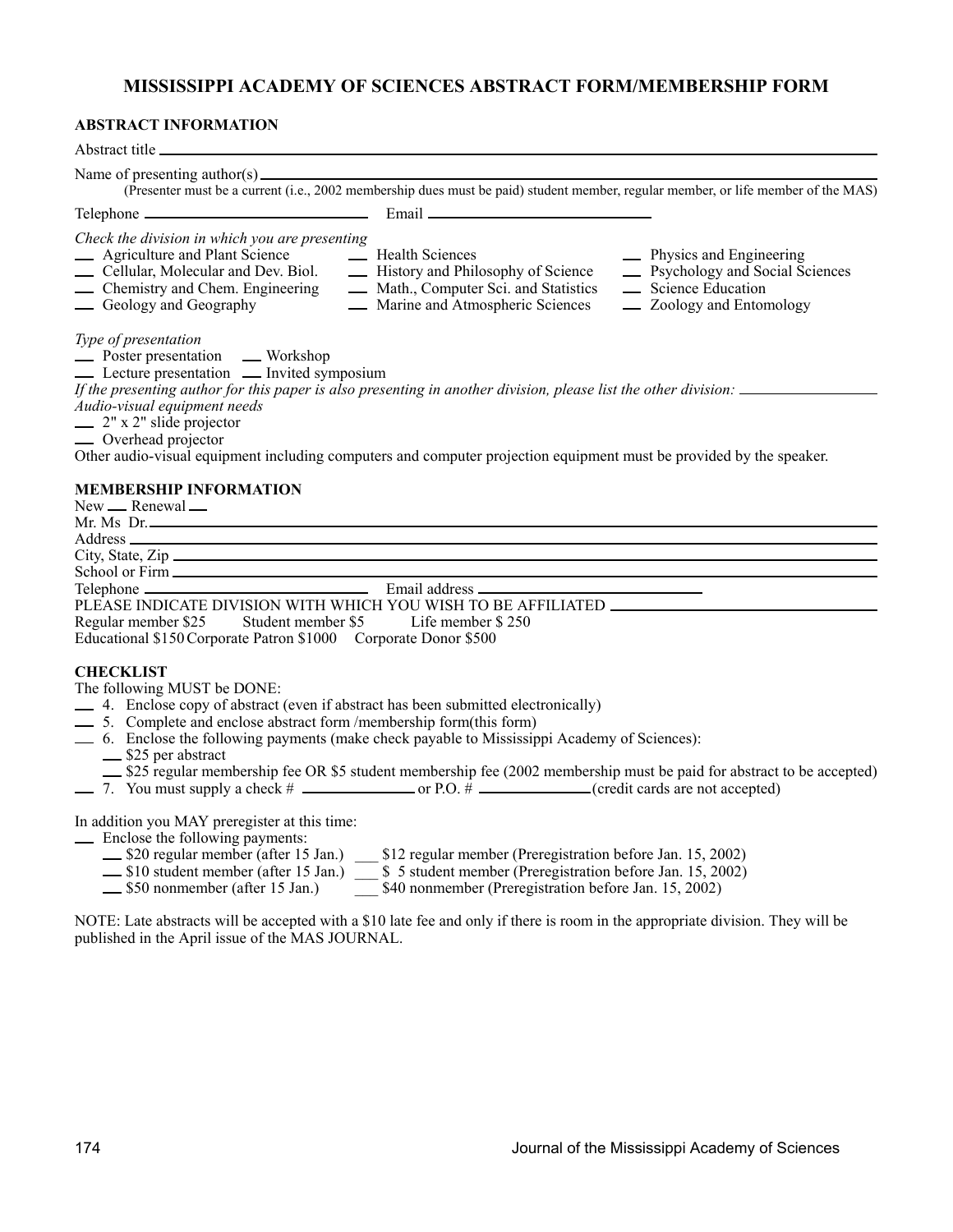#### MISSISSIPPI ACADEMY OF SCIENCES—ABSTRACT INSTRUCTIONS PLEASE READ ALL INSTRUCTIONS BEFORE YOU SUBMIT YOUR ABSTRACT

- < Your paper may be presented orally or as a poster. Oral presentations are generally 15 minutes although some divisions allow more time. The speaker should limit a 15 minute presentation to 10–12 minutes to allow time for discussion; longer presentations should be limited accordingly. Instructions for poster presentations are given on the reverse side of this sheet.
- < Enclose a personal check, money order, institutional check, or purchase order for \$25 publication charge for each abstract to be published, payable to the Mississippi Academy of Sciences. The publication charge will be refunded if the abstract is not accepted.
- < The presenting author must be a member of the Academy at the time the paper/poster is presented. Payment for membership of the presenting author must accompany the abstract.
- < Attendance and participation at all sessions requires payment of registration.
- < Note that three separate fees are associated with submitting and presenting a paper at the annual meeting of the Mississippi Academy of Sciences. (1) An abstract fee is assessed to defray the cost of publishing abstracts and (2) a membership fee is assessed to defray the costs of running the Academy. (3) Preregistration payment (\$12 regular; \$5 student) may accompany the abstract, or you may elect to pay this fee before January  $15<sup>th</sup>$ , or pay full registration fees at the meeting.
- < Abstracts may be submitted by e-mail or entered directly through the MAS website. The URL is http://www.msacad.org. This abstract submission form and the appropriate fees should be sent by US mail even if the abstract has been submitted electronically.
- < Abstracts may be submitted as a WordPerfect, Word, ASCII, ANSI, or .RTF file on a PC readable diskette. *Formatting should be minimal*. This abstract submission form and the appropriate fees should be sent by US mail even if a diskette is used for the abstract.
- < Abstracts may be submitted typed or printed on clean white paper. Abstracts received in this form will be scanned into a computer. Leave ample margins and use a sanserif type font to help minimize errors in scanning.
- < Submit your abstract and appropriate fees to the Abstracts' Editor, John Boyle, TO BE RECEIVED NO LATER THAN NOVEMBER 1, 2001.
- < Late abstracts will be accepted with a \$10 late fee and only if there is room in the appropriate division. They will be published in the April issue of the MAS journal.

Dr. John Boyle Mississippi State University Dept. of Biochemistry P.O. Drawer 9650 Mississippi State, MS 39762

#### FORMAT FOR ABSTRACT

- < Your abstract should be informative, containing: (a) a sentence statement of the study's specific objectives, unless this is given in the title; (b) brief statement of methods, if pertinent; (c) summary of the results obtained; (d) statement of the conclusions. It is not satisfactory to state, "The results will be discussed."
- < Your abstract, including a concise, descriptive title, author(s), location where work was done, text and acknowledgment, may not exceed 250 words. *Excessively long abstracts will be truncated.*
- < The title should be all capital letters. Use significant words descriptive of subject content.
- < Authors' names start a new line.
- < The institution where your research was done should include city, state, and zip code. Do not include institutional subdivisions such as department.
- < The abstract should be one paragraph, single spaced, starting with a 3-space indentation.